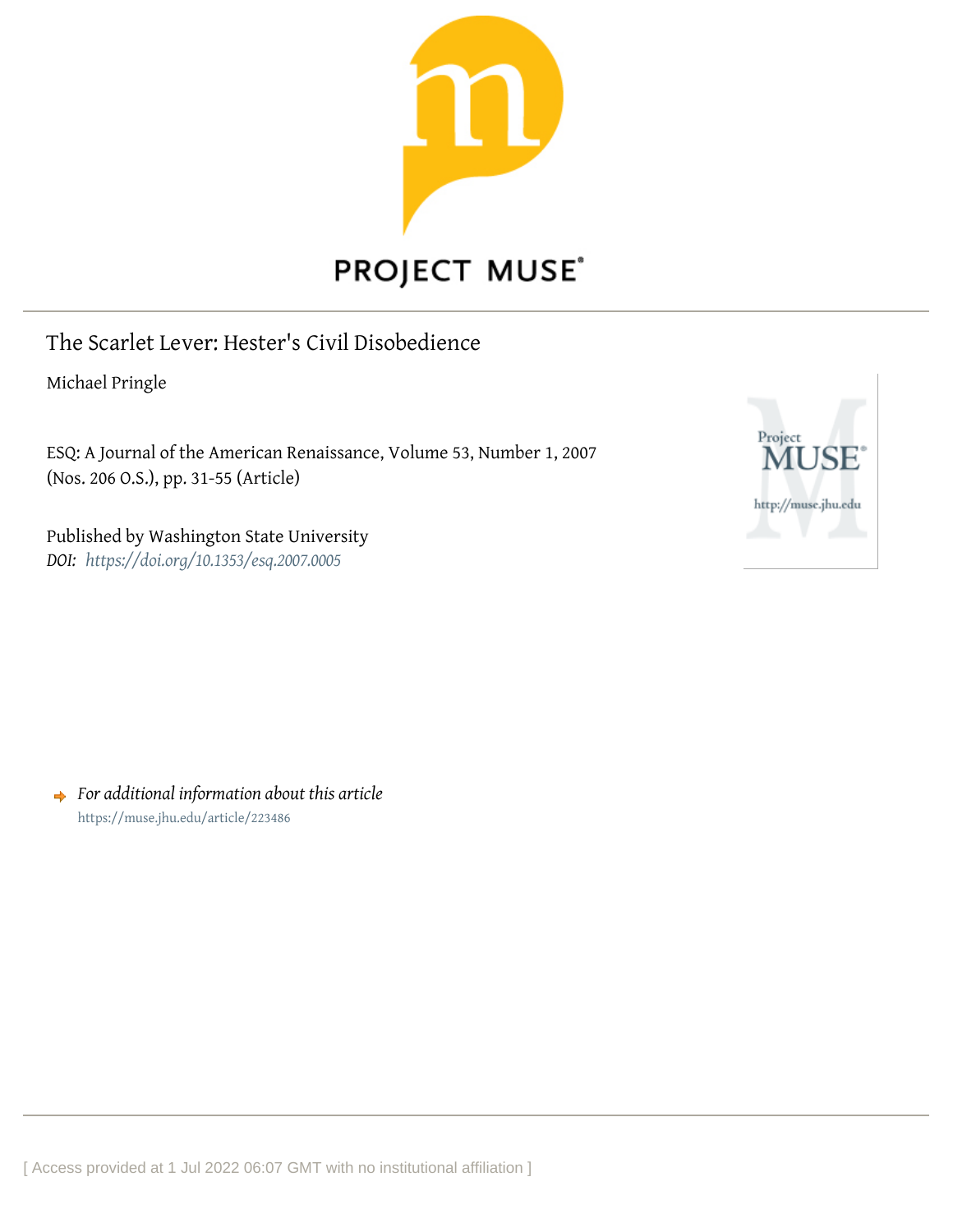# The Scarlet Lever: Hester's Civil Disobedience

### michael pringle

The *A* on Hester Prynne's breast both demands and defies interpretation. That "SCARLET LETTER, so fantastically embroidered. . . had the effect of a spell, taking her out of the ordinary relations with humanity, and inclosing her in a sphere by herself."1 Exactly what her extraordinary "relations" to the community are, and how the *A* functions as social symbol, punishment, and act of rebellion, are questions that grow more complex as the story progresses. Despite this complexity, critical commentary on *The Scarlet Letter* frequently privileges one theoretical position over another. Of particular concern in this discussion, deconstructionists and semioticians of the 1980s tended to give short-shrift to political aspects of the power struggle, while subsequent New Historical readings have rarely done justice to the intricacies of signification. The *A,* however, clearly operates in more than one arena; the focal point of the novel, it is—among other things—text and penalty, public brand and private albatross, obvious symbol and mystic rune, badge of shame and emblem of pride. Both Derridean possibilities of signification and Foucauldian notions of power relations are certainly useful for interpreting the struggle over the *A*; indeed, the complicated push and pull between the two comes sharply into focus when we view Hawthorne's novel through the lens of Thoreau's contemporaneous model of symbolic political action in "Resistance to Civil Government."

As many readers have noted, *The Scarlet Letter* foregrounds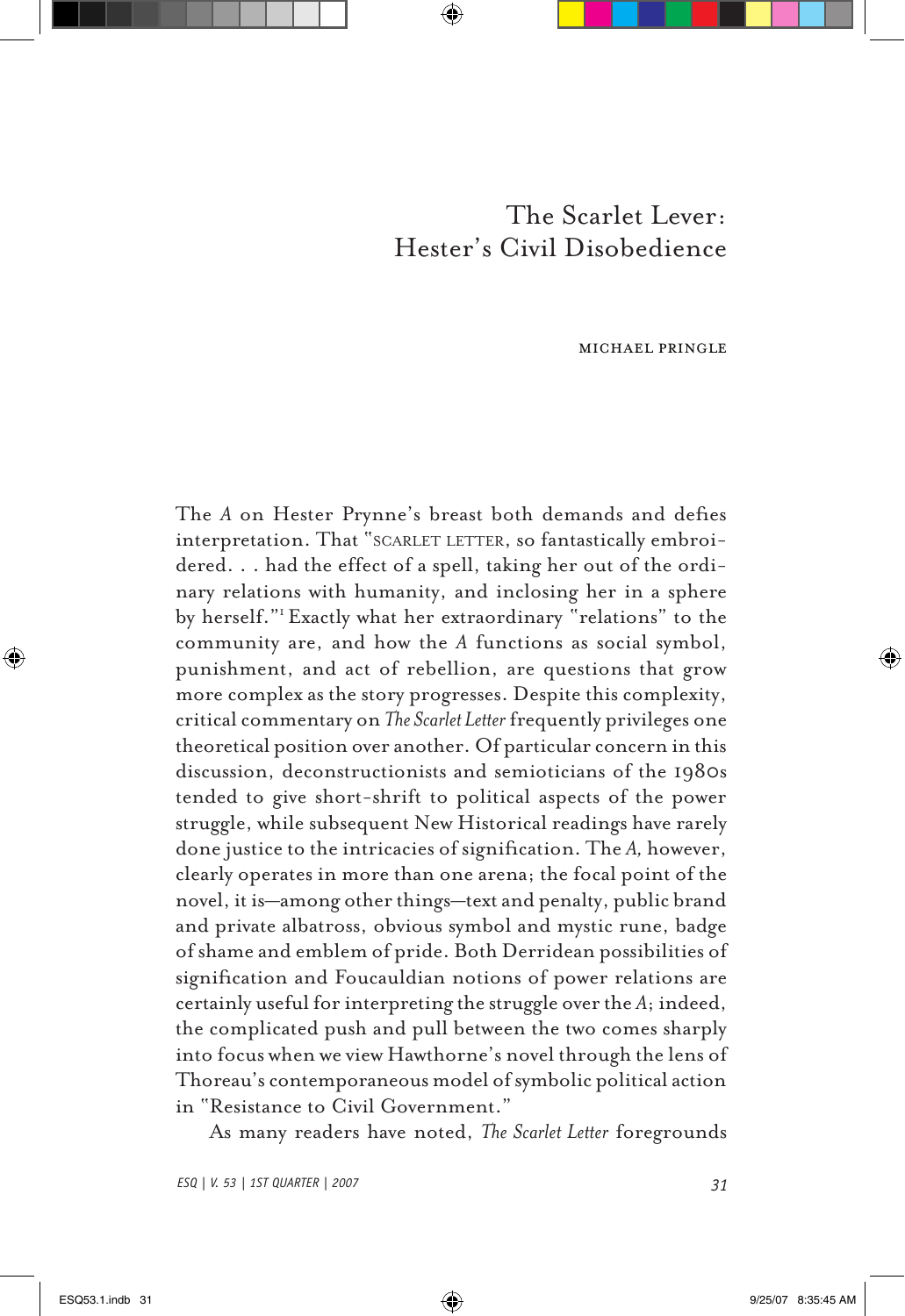

*From the inside cover to the first edition of Nathaniel Hawthorne's* Scarlet Letter: A Romance *(Boston: Ticknor, Reed, and Fields, 1850).* Reproduced by permission of the Huntington Library, San Marino, California, call no. 120122.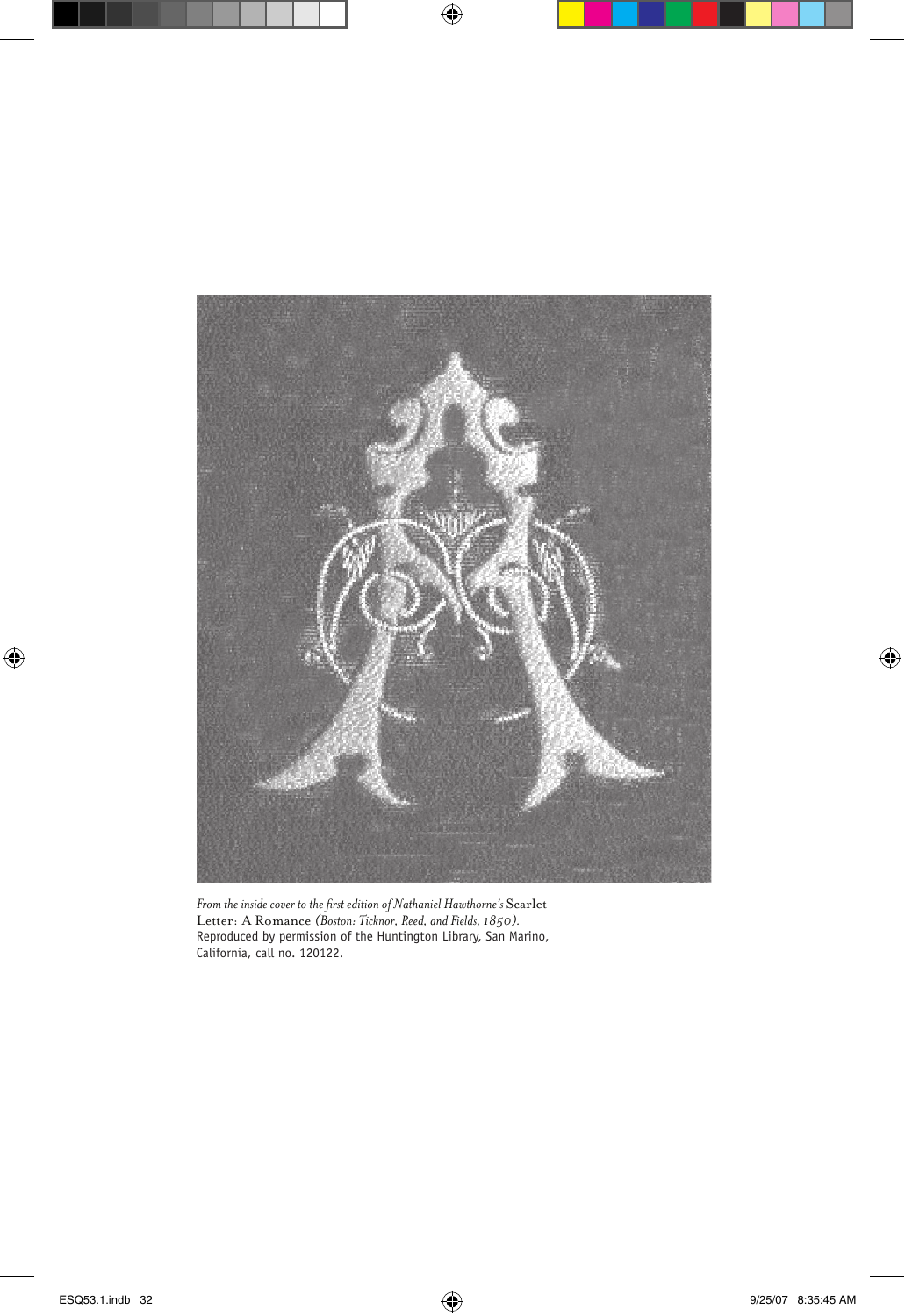the signifying process, and while this would seem to invite deconstructionist glosses, such glosses raise a problem of circular logic in a text that foregrounds indeterminacies in signification. One way around this problem is to claim Hawthorne as a deconstructionist—as does Ralph Flores, who sees the novel as an "allegory of an allegory" in which the *A* is endlessly reallegorized and the symbol's meaning is endlessly deferred.<sup>2</sup> While there is much in the text to support such a reading, it is not fully adequate to understanding the function of the *A* in the novel. Hawthorne's Puritans speak through the "godly magistrates" with an unquestioning dependence on moral authority; they are a people for "whom religion and law [are] almost identical" (54, 50). Where political power is linked to God and religion is the center around which the community is structured, there cannot be any casual questioning of the official decree that brands Hester an adulteress. The very core of the Puritan experiment depends on the ability to fix the play of interpretation through access to grace, and hence to God. If the *A* Hester wears begins to signify contrary to what the magistrates have publicly determined, then that shift in meaning constitutes a loss of control and poses a serious threat to the entire structure's grounding.

The beginning of this "ungrounding" is inherent in Dimmesdale's private fall from grace and is later strengthened by Hester's public actions. While at first the magistrates seem to have the power to fix the meaning of the *A* within narrow boundaries, those boundaries expand as the narrative unfolds. Admittedly, the nature of the sign as a sign offers Hester an inherent instability she can exploit; however, she must first find the power to *act* as an individual against a seemingly monolithic Puritan society if she is to resist the brand of "Adulteress." The *A* isolates Hester, but hardly equips her with the power to resist; however, its indeterminacy enables her to exploit a weakness in the punitive, politically imposed emblem her community uses to discipline her. Indeed, the strategy she employs to gain political power parallels Thoreau's model of civil disobedience, where action itself becomes symbolic and, conversely, the symbol can become a form of action. If the symbolic *A* can be used to exert pressure on Hester, then it can also, to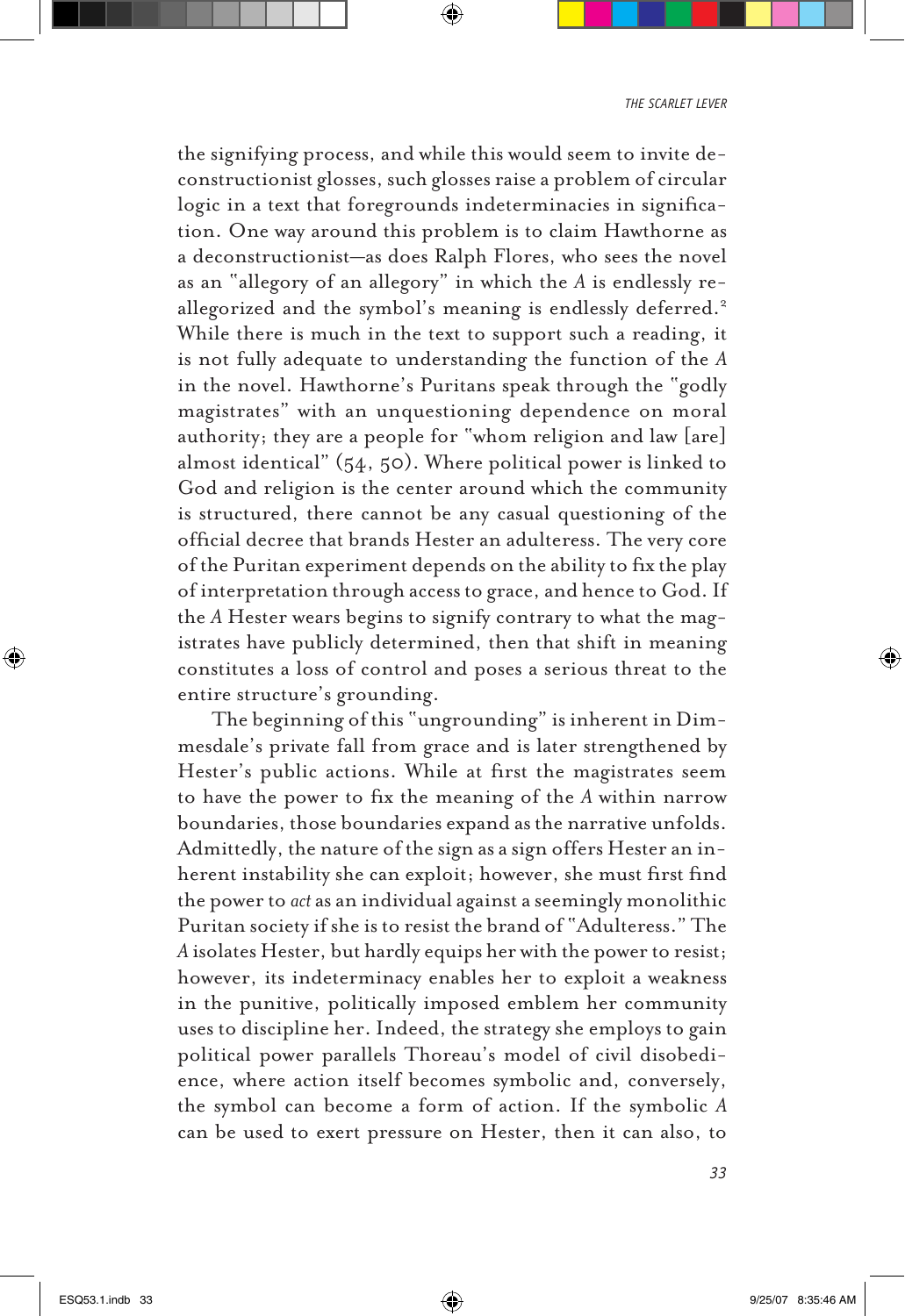borrow Thoreau's figure, be "a counter friction to stop [or slow] the machine."3 The metaphor of a lever implies a large imbalance in force at the different ends, which pertains in the novel: "The unhappy culprit sustained herself as best a woman might, under the heavy weight of a thousand unrelenting eyes, all fastened upon her, and concentred at her bosom. It was almost intolerable to be borne" (56). Yet, if the symbol is the lever, then signification is the fulcrum, even though it proves a very slippery site from which to pry.

## zzz

As Derrida notes, part of "the structurality of structure" is that it necessarily posits a center: "The function of this center [is] not only to orient, balance and organize the structure—one cannot in fact conceive of an unorganized structure—but above all to make sure that the organizing principle of the structure [will] limit what we might call the *freeplay* of the structure."4 The desire for closure is closely linked to repression in Derrida's model of how language functions in *Of Grammatology:* the closure of semantic play is of prime concern to those invested in a system. While Derrida avoids directly discussing the nature of political power in this text, it is implicated in the establishment and guardianship of a proposed center: even as it offers a guarantee of meaning, it is an instrument of repression. Basic to Derrida's position here is that the very invocation of this "center" to guarantee meaning (through access to some proposed transcendental signifier for ordering all signifieds) risks putting that seemingly fixed center back into play and thus raises the possibility of rupture.5 This looming possibility runs through *The Scarlet Letter:* when Arthur Dimmesdale attempts to take the *A* from Hester in the final scaffold scene, the ephemeral nature of the center is ultimately exposed. Rupture can produce a crisis of emptiness, where the center is shown to be nonexistent, and therefore must be refixed, or supplemented (replaced), in some altered form. The *A* on Hester's chest obviously poses a threat to her (in the form of repression) and, less obviously, to the community (in the risk of rupture). To stop play and fix a center requires power, even violence, as the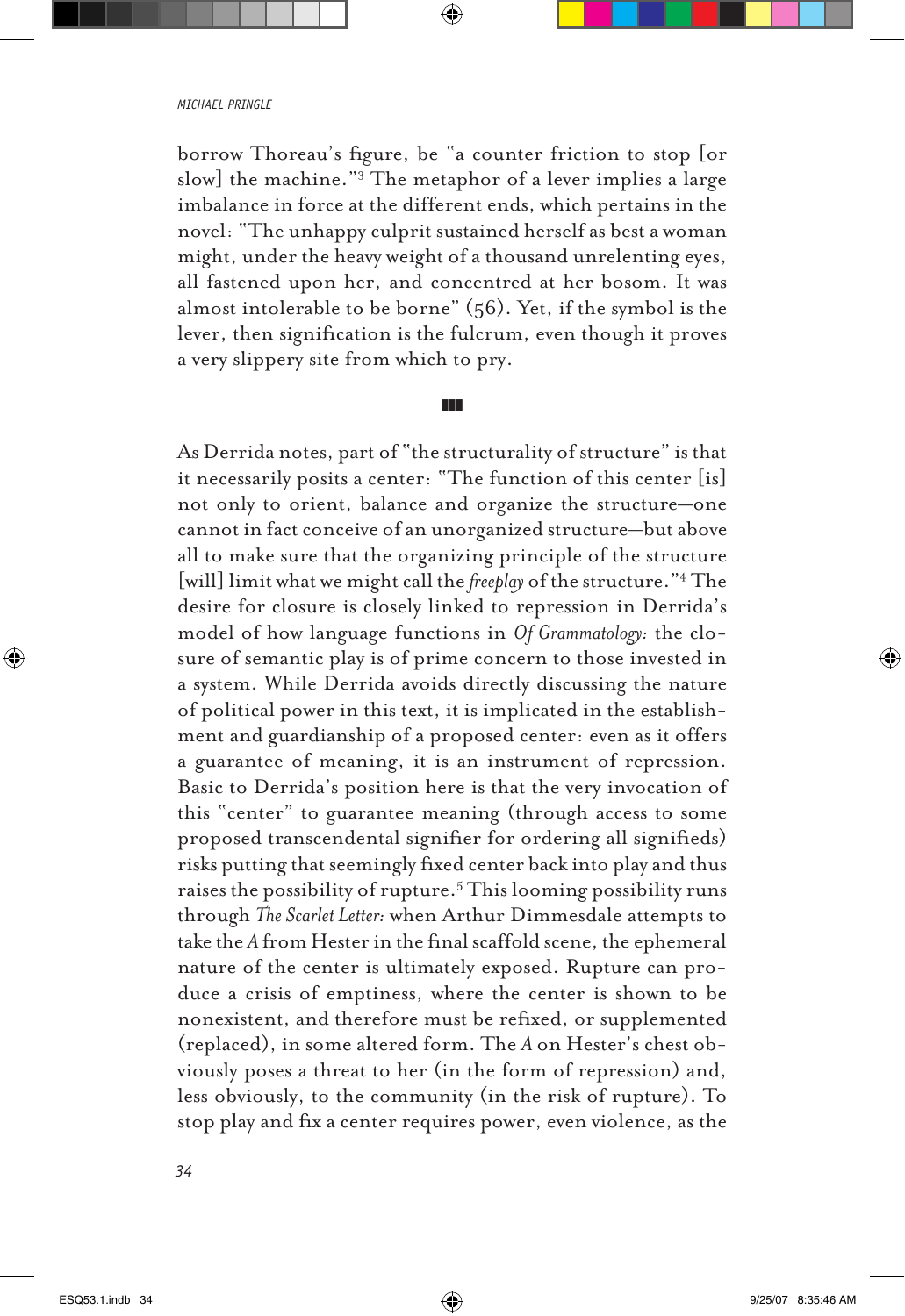famous opening scene of *The Scarlet Letter* clearly shows when the Puritan magistrates demand that Hester name Pearl's father.

Michael Gilmore recognizes in Hester a thinker who resembles Henry David Thoreau and suggests "Thoreau may well have been in [Hawthorne's] mind when he wrote *The Scarlet Letter*."6 G. Thomas Courser convincingly argues that Thoreau influenced "The Old Manse" (the prefatory sketch to *Mosses from an Old Manse*, 1846) and shows that Hawthorne was in close contact with Thoreau and his ideas in the period leading to the composition of *The Scarlet Letter*, as does Buford Jones.7 "Twice, during the winter of 1848–1849," for example, Hawthorne "arranged for Thoreau to lecture, offering to put the young man up at his Mall Street house."8 "Resistance to Civil Government" (or "Civil Disobedience") was first published in 1849, one year before *The Scarlet Letter,* in "Article X" of *Aesthetic Papers*; Hawthorne's "Main Street" appeared in "Article VIII" of the same publication, which was edited by his sister-in-law, Elizabeth Peabody. Given this suggestive proximity, Hawthorne's deepest explorations of the boundaries of society and the powers of individualism—particularly the portrayal of Hester Prynne's resistance—need to be read in dialogue with Thoreau's essay.

As Thoreau recognizes, to "unground" the center one questions requires some access to the system itself: the call to civil disobedience in "Resistance" offers a model for the entangled individual to exert a form of power back against the "machinery" of government.

> If the injustice is part of the necessary friction of the machine of government, let it go, let it go: perchance it will wear smooth,—certainly the machine will wear out. If the injustice has a spring, or a pulley, or a rope, or a crank, exclusively for itself, then perhaps you may consider whether the remedy will not be worse than the evil; but if it is of such a nature that it requires you to be the agent of injustice to another, then, I say, break the law. Let your life be a counter friction to stop the machine. ("RCG," 73–74)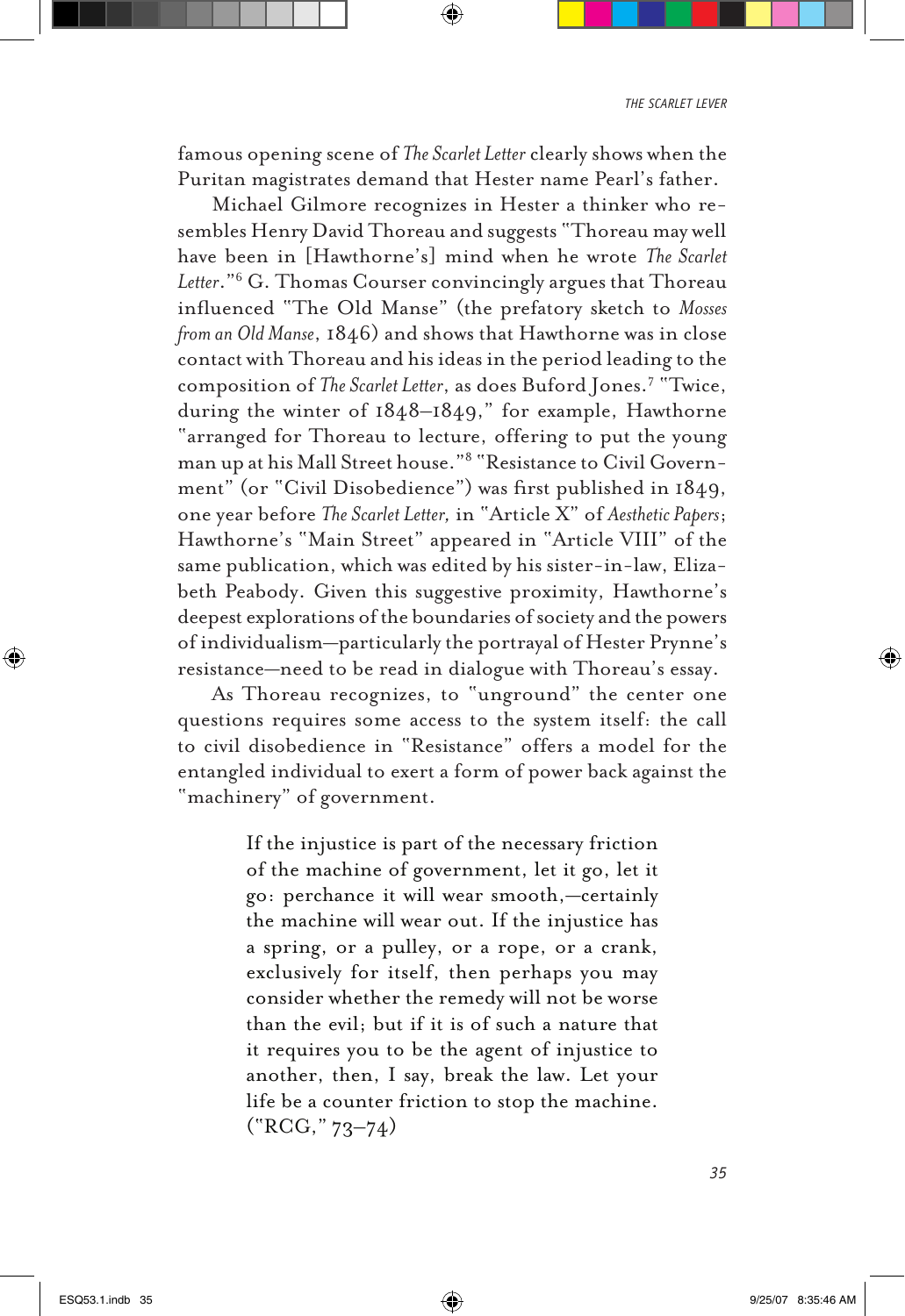How deliberate was Hester's decision to break the law in the first place is left to the reader's imagination, but in the marketplace she openly defies authority, her husband, and her lover by refusing to implicate Dimmesdale in return for proffered clemency. Furthermore, she frames the *A* as beyond their control: "Never! . . . It is too deeply branded. Ye cannot take it off. And would that I might endure his agony, as well as mine!" (68). Dimmesdale interprets her refusal to name him as the "generosity of a woman's heart," and she does seem more generous than he deserves. Is this honor among thieves, or is it, in Thoreau's terms, a refusal to "be the agent of injustice to another"? The portrait of Hester that emerges from *The Scarlet Letter* indicates that she finds the imposition of the *A* and the pillory wrong and is strong enough to do what she believes is right. Hester refuses to implicate Arthur even though he is proof that the magistrates do not have access to the font of moral authority—the"thing itself"—implied by the sentence they impose. She alone among the listeners knows this, and the knowledge cannot help but strengthen her sense of being wronged. Arthur Dimmesdale, whose civil power derives more from an interpretative than from a formal judicial role, is also keenly aware of the hollowness at the center, a perfidy he implores Hester to expose: "Take heed how thou deniest to him—who, perchance, hath not the courage to grasp it for himself—the bitter, but wholesome, cup that is now presented to thy lips!"  $(67)$ .

To speak, to accuse, and to share the stigma under public pressure and scrutiny would, in part, validate the signification the magistrates put on the *A.* To name Arthur would save Hester from wearing the embroidered *A,* but it would help secure the title "Adulteress" as the magistrates define it. Hester chooses silence. The "godly magistrates" rest their authority upon the Divine, and Hester makes an important claim when she denies them the power to remove the *A* or to commute her sentence. Like the elaborate embroidery she has worked into the letter, this claim serves to disassociate the symbol from the magistrates and to link it more directly to herself. The power imbalance between the magistrates and the lone "Adulteress" is great, yet the possibility of rupture in the source of their power is appar-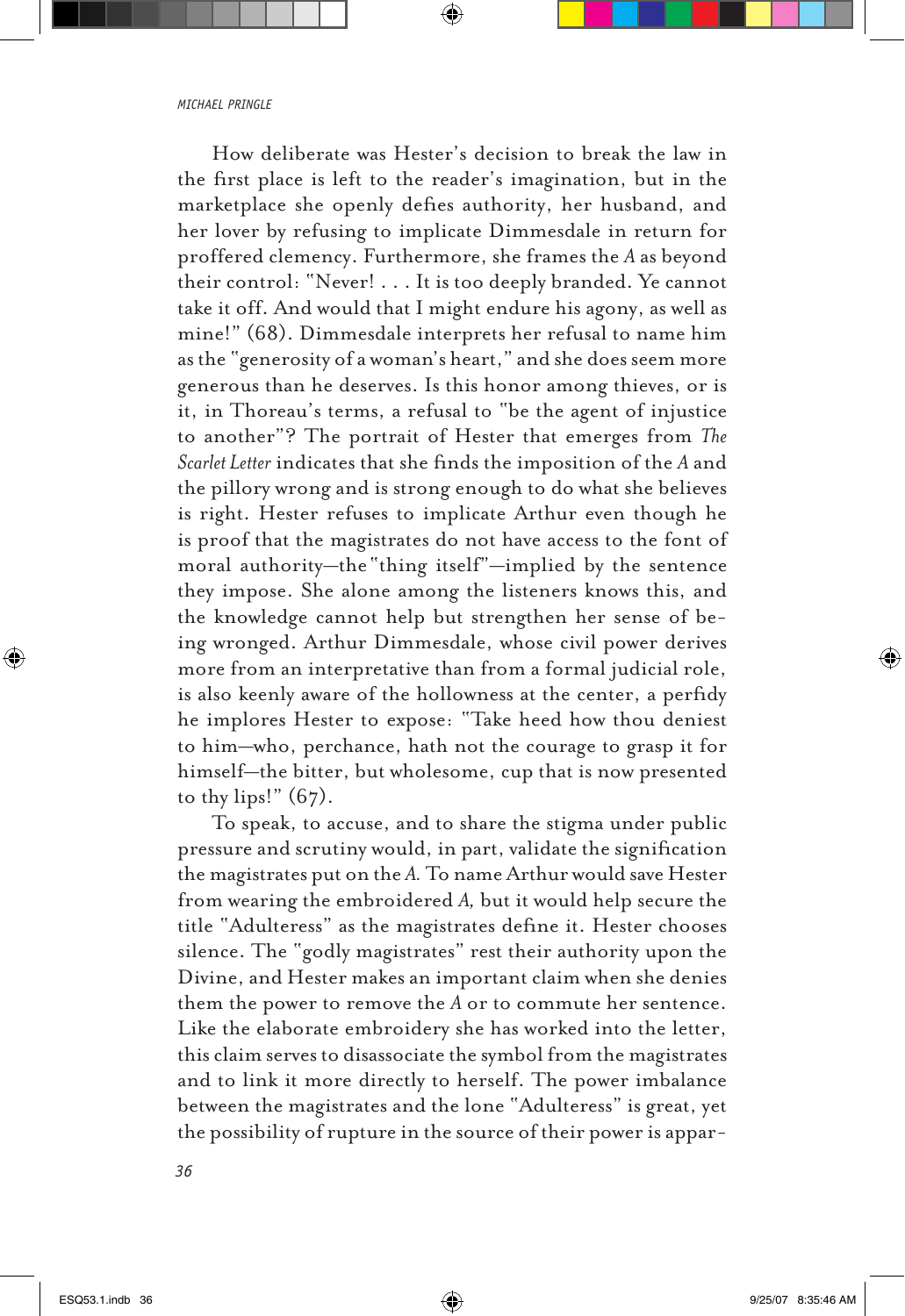ent to both Hester and Arthur. Initially, Hester is shamed and punished on the pillory, for she has neither sufficient power nor authority to force that rupture or take sole ownership of the *A,* and the community meets not only to fix the symbol upon her breast but to fix its signification as well. Hester lacks the power to avoid being branded, but by publicly accepting the punishment meant for two and personalizing the *A* she leaves no doubt that her own hand affixed the symbol. After being released from prison she takes to the "coarsest materials and the most sombre hue; with only that one ornament,—the scarlet letter,—which it was her doom to wear" (83). Hester effaces her beauty to highlight the *A,* and she keeps it prominently in the public eye.

The scarlet letter is the lever the community uses to apply pressure to Hester, but as Thoreau points out, such machinery works both ways. Hester takes up the *A* in earnest and begins to apply pressure back against the community, yet this struggle costs her dearly. Thoreau's rational and moral criteria for disobeying unjust laws implies a critical detachment from those who govern, a collective entity that "never intentionally confronts a man's sense, intellectual or moral, but only his body, his senses": "It is not armed with superior wit or honesty, but with superior physical strength" ("RCG," 80). Hawthorne's protagonist faces a seemingly more formidable "state" in the form of the "godly magistrates," for it is precisely the intellectual and moral senses that they claim as their source of power. Hester cannot stand aloof and utter Thoreau's confident challenge: "Let us see who is the strongest" ("RCG," 81). This is where the model of civil disobedience in *The Scarlet Letter* most differs from Thoreau's, for Hawthorne posits less potential for individual agency and a greater personal toll for being "a counter friction to stop the machine." Hester is in a grim battle, not of her choosing, from which she cannot emerge unscathed. As she leaves the prison, she muses on her future: "The accumulating days, and added years, would pile up their misery upon the heap of shame. Throughout them all, giving up her individuality, she would become the general symbol at which the preacher and moralist might point" (79). This is a stark contrast to Thoreau's jail release, where he immediately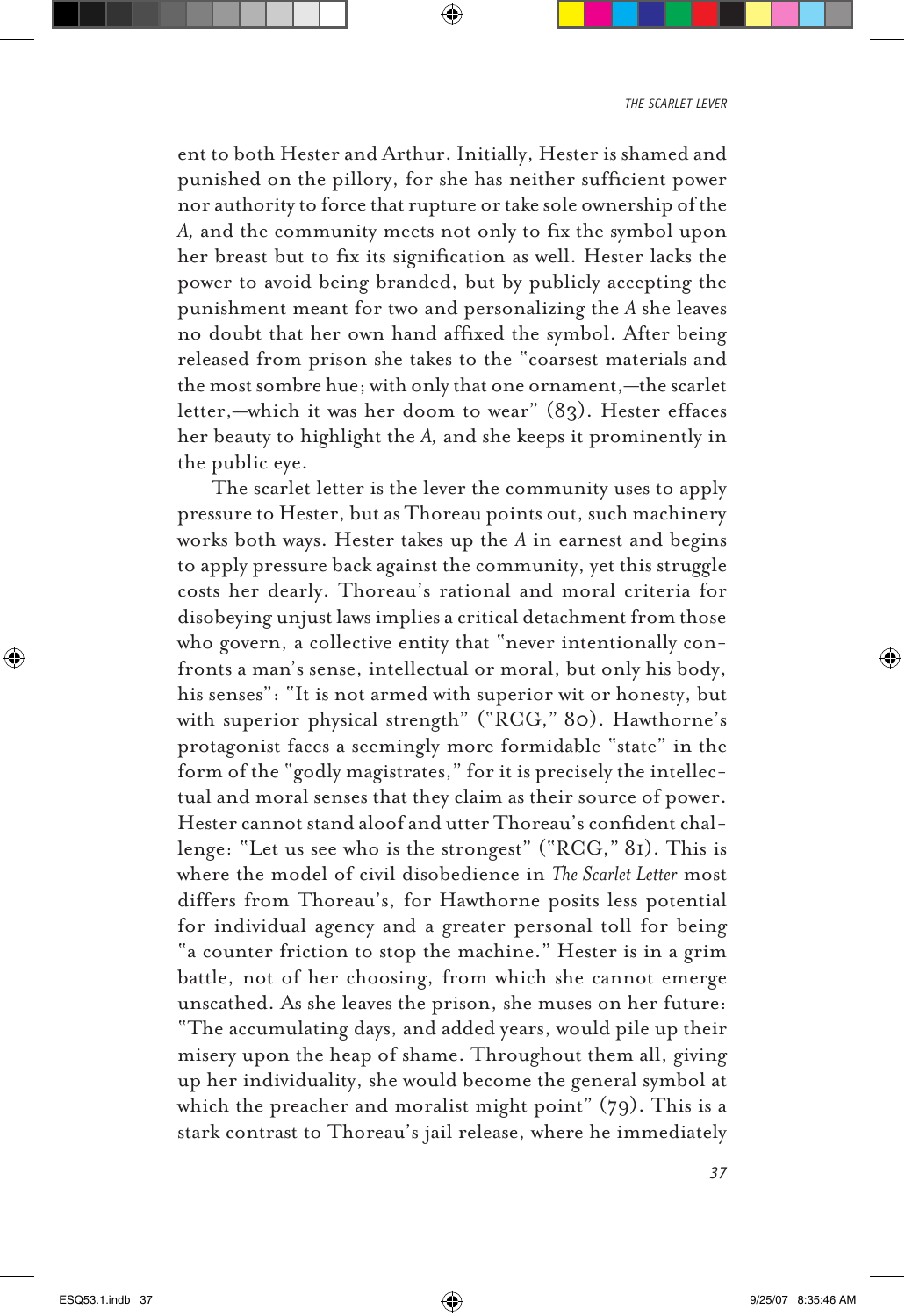joins a huckleberry party, and soon is "on one of our highest hills, two miles off; and then the State [is] nowhere to be seen" ("RCG," 84). Hester learns in the marketplace both the cost of becoming a symbol and the high price of resistance, but she will not give the magistrates the name they want, will not acknowledge their right to impose or remove the letter, and will not relinquish the symbol.

#### **z**

In a deconstructive, Derridean reading of the novel, the distribution of power between Hester and her community implicitly involves how much "play" will be present when the magistrates impose the signifier for "Adulteress" upon her. In Flores's reading, "play" is never repressed, and signification is endlessly deferred by an infinite number of allegorical substitutions. Allan Lloyd Smith agrees that the *A* is always in play but argues that Hawthorne provides moments of "true-speech—as in Hester's moving defense of her right to keep Pearl, and Dimmesdale's final ability to 'speak out the whole.'"9 Smith's recourse to "true-speech" is at root non-Derridean, and he reads the overall novel in terms of Dimmesdale saving himself by escaping indeterminacy, by finding access to "true-speech" and "winning ultimate victory over the letter" (80). For Smith, play is a dangerous force aligned with the darker aspects of the novel, but for Monika Elbert slippage in signification is a positive event, which allows Hester to save herself. Elbert sees Hester (ultimately) operating from a position of Amazonian strength: "The emblem that she wears and invests with her own meaning . . . makes her untouched, untouchable, and strong."10 Sacvan Bercovitch agrees that Hester takes up the struggle against, and in fact represents a radical threat to, the community, but in his view the "office of the letter" involves a process of socialization, where "Hester's 'badge of shame' becomes the 'mystic' token of integration."11 For Elbert *The Scarlet Letter* is an affirmation of the maternal and of Hester's power, while for Bercovitch (in his first assessment of the novel) it is "a subtle and devastating critique of Hester's radicalism."12 Both interpretations presuppose that the power of the signifier is crucial: in the former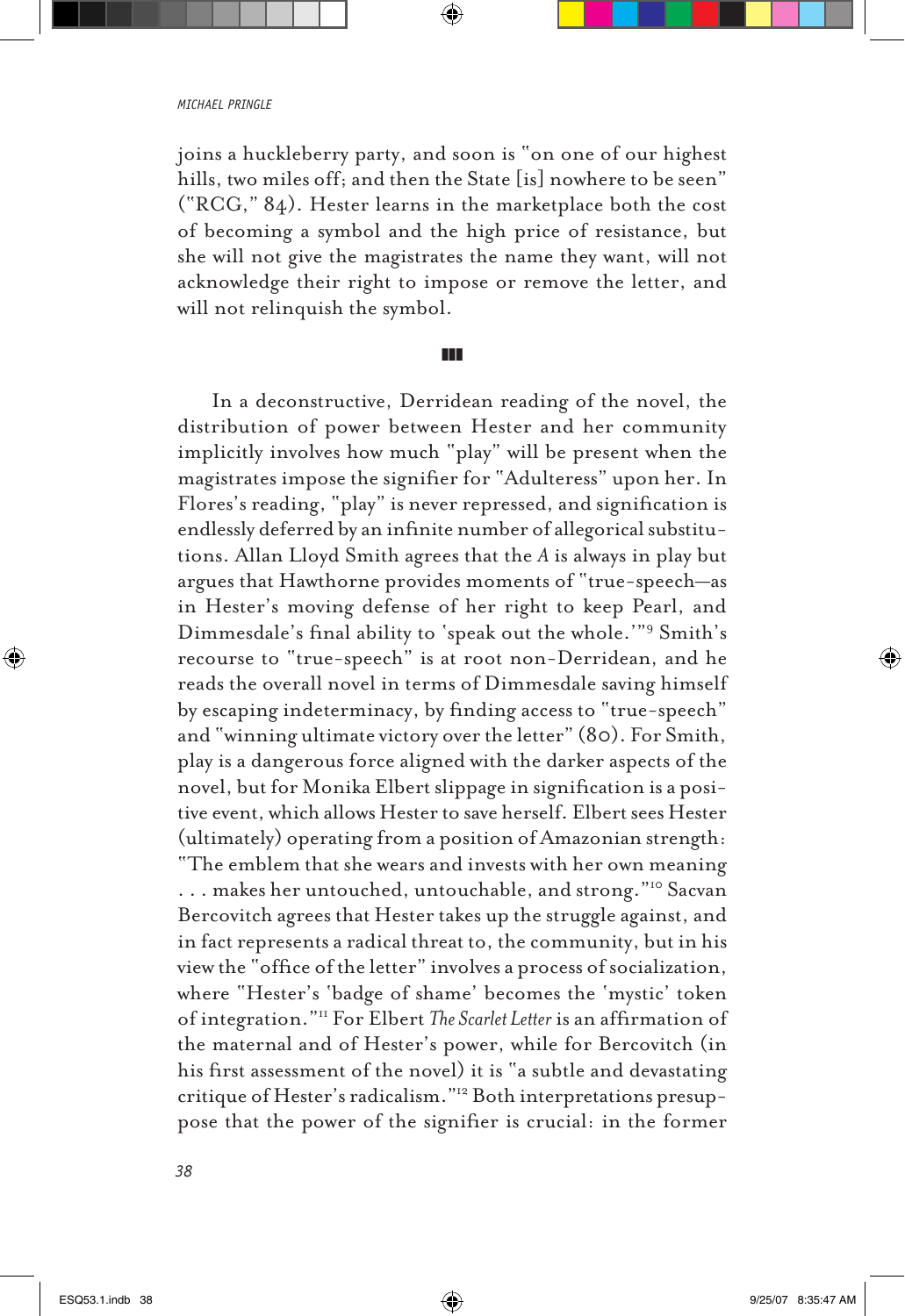Hester gains control over the signification of the *A;* in the latter she is finally defined by the community's imposed meaning. But the novel resists the assumption that power lies unilaterally with either Hester or the Puritan community. Foucault has also observed that power has no locus, but exists in complex relational webs: "One impoverishes the question of power if one poses it solely in terms of legislation and constitution, in terms solely of state and the state apparatus."13 This is to say, not that an institution cannot wield power, but that power does not flow from any one source or in only one direction.

The balance of power within the novel at first seems to weigh overwhelmingly against Hester. If the *A* is a lever, she is clearly on the short end of the stick. Hawthorne's Puritan Boston is rigidly ordered into a solid community "as befit[s] a people amongst whom religion and law [are] almost identical" (50). While the reader sees some interpretive play in the crowd, to Hester it appears monolithic, and though the settlement is relatively new, the narrator describes it in terms that lend it an air of stolid permanence. The community that gathers to condemn Hester is "somber . . . grave . . . heavy . . . unrelenting . . . solemn . . . leaden": clearly, they are not to be taken lightly (56–57). The town's people present an apparent front of moral certainty around Hester as she emerges from her jail cell, and they make up the bulk of the audience as she is displayed on the pillory: "They were stern enough to look upon her death, had that been the sentence, without a murmur at its severity" (56). The clergy and magistrates (with the notable exception of the tremulous Arthur) claim to speak with absolute, transcendent authority: "Woman, transgress not beyond the limits of Heaven's mercy!" (68). Hester is displayed, with the *A* and Pearl, and a formidable force arrays itself around her to fix these conjoint symbols with a single, irrevocable signified.

Hester is separated from the community and exhibited as a criminal to ensure that all know the meaning of the *A* and to whom it applies. Yet even had Hester been among that "leaden" crowd, she would have stood out markedly by dint of her commanding beauty and assertive individualism: "The young woman was tall, with a figure of perfect elegance, on a large scale. She had dark and abundant hair, so glossy that it threw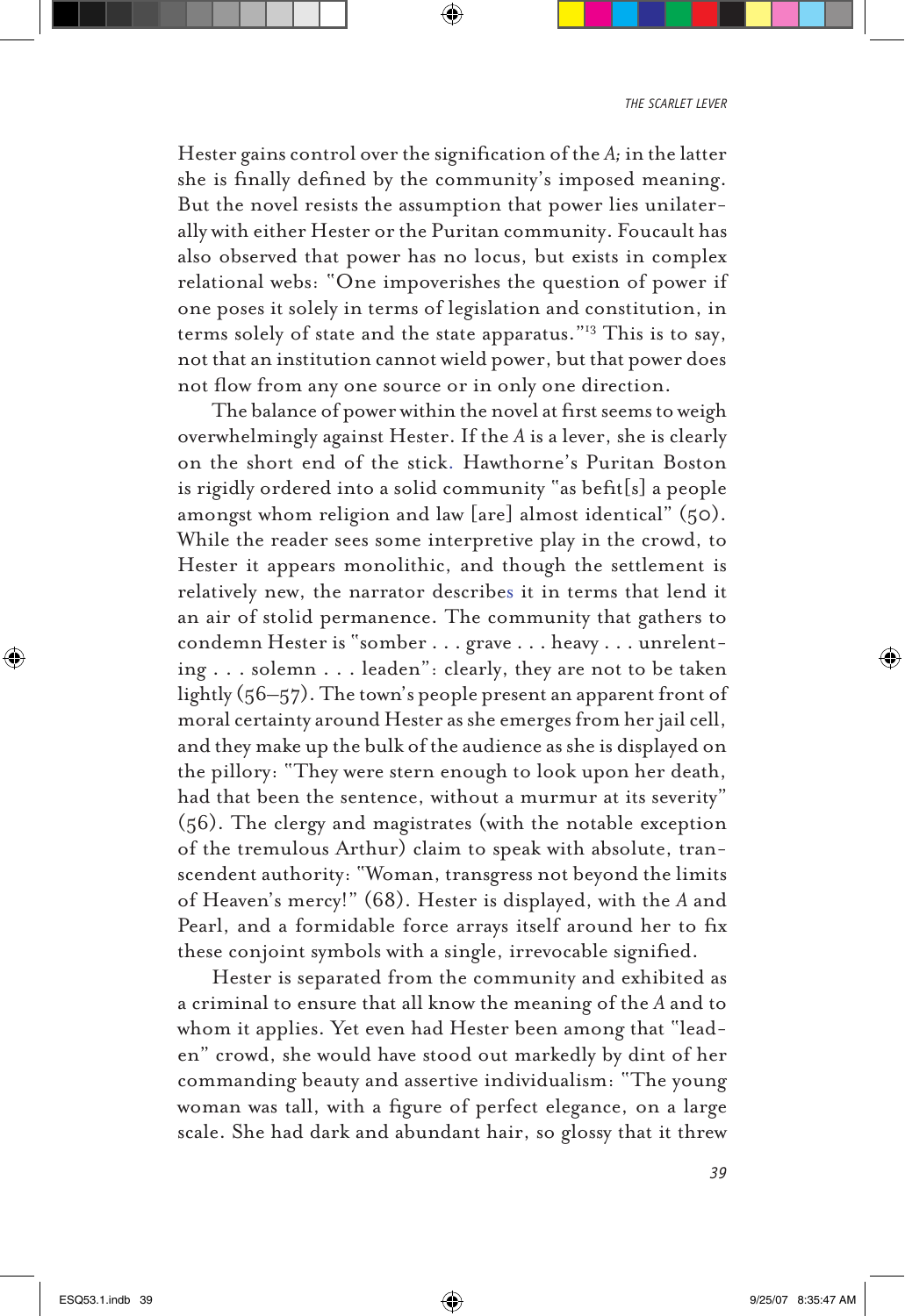off the sunshine with a gleam, and a face which, besides being beautiful from regularity of feature and richness of complexion, had the impressiveness belonging to a marked brow and deep black eyes" (53). Hester, presumably, is not ignorant of her own beauty; nor is the community: "Those who had before known her, and had expected to behold her dimmed . . . were astonished, and even startled, to perceive how her beauty shone out." Her pulchritude, her fatherless child, and her *A* work to set Hester apart from the community; yet, from the outset of this "spectacle of guilt and shame," she does some staging of her own, by the only means available to her (53, 56).

For this occasion Hester wears a rich gown that accentuates her beauty, just as she accentuates the red *A* with gold thread and elaborate needlework. "She hath good skill at her needle, that's certain," a female spectator exclaims; "but did ever a woman, before this brazen hussy, contrive such a way of showing it!" The letter, "so fantastically embroidered," defies expectation, and Hester's detailed illumination invites different interpretations (54, 53). The older women see her action as proud and disrespectful, while a young woman interprets it as a sign of burden and pain: "Do not let her hear you! Not a stitch in that embroidered letter, but she has felt it in her heart"  $(54)$ . Even at the moment when the magistrates bring to bear the full weight of the community's legal, religious, and social power, Hester works her needle to create a small space for alternate interpretations. She personalizes the symbol and makes it even more conspicuous on her breast, confounding expectation by taking ownership of the letter rather than trying to distance herself from it. Hester plies her needle in an act of resistance against her punishment, although her powers of resistance are limited by the role assigned her in the community's drama of discipline.14 "Knowing well her part, she ascended a flight of wooden steps, and was thus displayed to the surrounding multitude" (55–56).

Thoreau turns his act of civil disobedience into a public speech, first delivered at the Concord Lyceum on 26 January 1848, but Hester has no such avenue open to her. Thoreau's famous opening line, "I heartily accept the motto,—'That government is best which governs least,'" has its ironic opposite in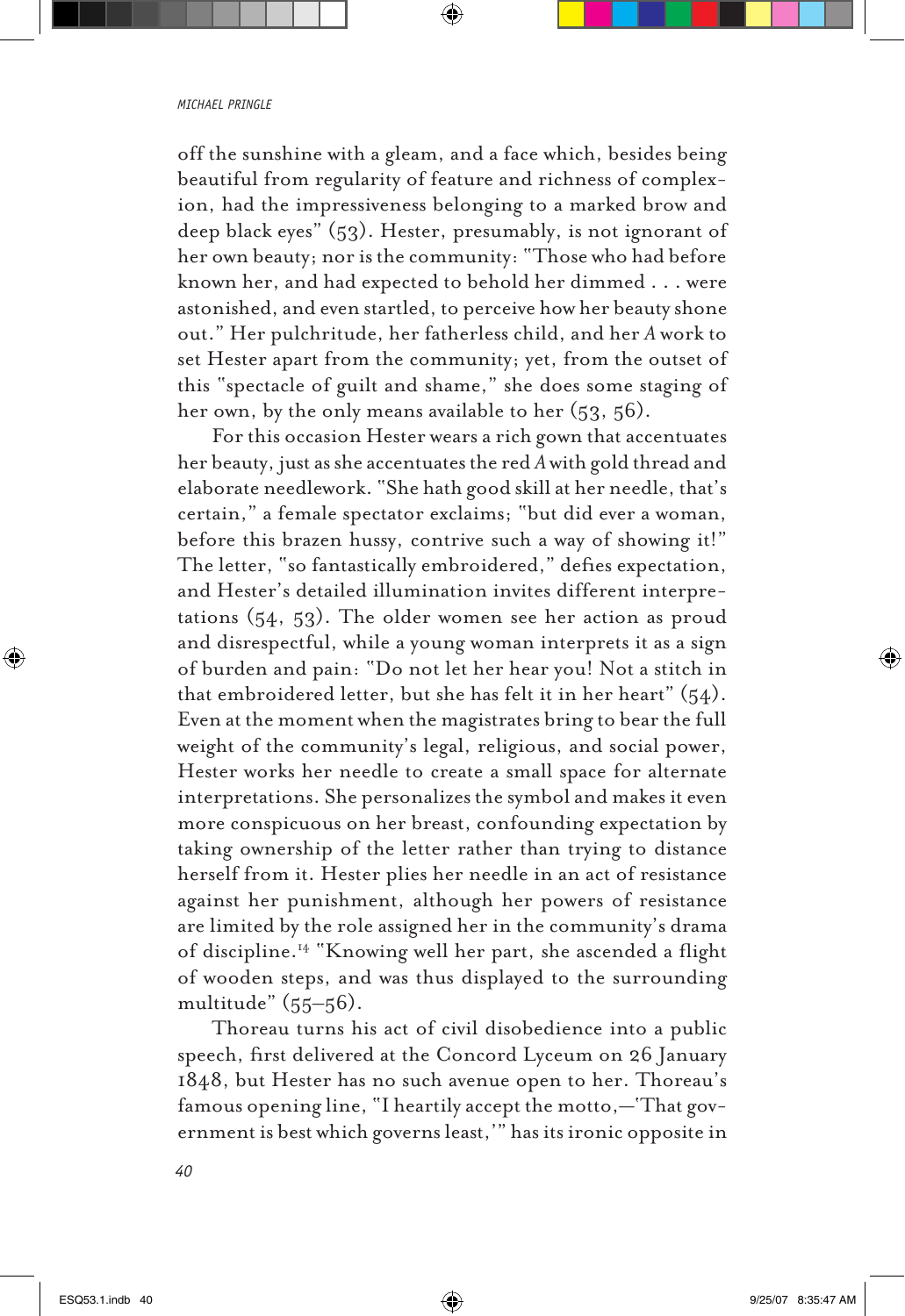the edicts of the Puritan magistrates, who attempt to govern not only behavior but also individual souls. The only public voice allowed Hester is to answer the magistrate's question, to which she replies, "Never! . . . I will not speak!" (68). Elbert—who sees the conflict in this scene in terms of matriarchy and patriarchy—claims that "Hester's silence is victorious over her male judges."15 Silence is a part of Hester's strategy for resistance, but the long battle is only begun in the marketplace, and it is difficult to infer victory for her from this encounter: "After her return to the prison, Hester Prynne was found to be in a state of nervous excitement that demanded constant watchfulness, lest she should perpetrate violence on herself, or do some half-frenzied mischief to the poor babe" (70). Hester's limited power lies in the secret of her lover's identity and in her symbolic actions. Her first action is to make the letter distinctly her own, and her second, when she is released from prison, to "besto[w] all her superfluous means in charity, on wretches less miserable than herself." The public plying of her needle is equally overdetermined and excessive: "By degrees, nor very slowly, her handiwork became what would now be termed the fashion" (83, 82).

In numerous critical studies that attend to Hester's artistry, the *A,* as well as Pearl, figure as extensions of her creativity. Hester uses her needle to draw further attention to the *A* as well as to Pearl through the latter's gorgeous clothing: "It was a remarkable attribute of this garb, and, indeed, of the child's whole appearance, that it irresistibly and inevitably reminded the beholder of the token which Hester Prynne was doomed to wear upon her bosom. It was the scarlet letter in another form; the scarlet letter endowed with life!" (102). When the magistrates stand Hester alone before the community and brand her with the *A,* denying her the power to turn away from the public gaze, her first impulse is to cover the symbol by hugging Pearl to her breast; "however, wisely judging that one token of her shame would but poorly serve to hide another, she took the baby on her arm, and, with a burning blush, and yet a haughty smile, and a glance that would not be abashed, looked around at her townspeople and neighbours" (52–53). Hester defiantly returns the gaze and quickly realizes that cowering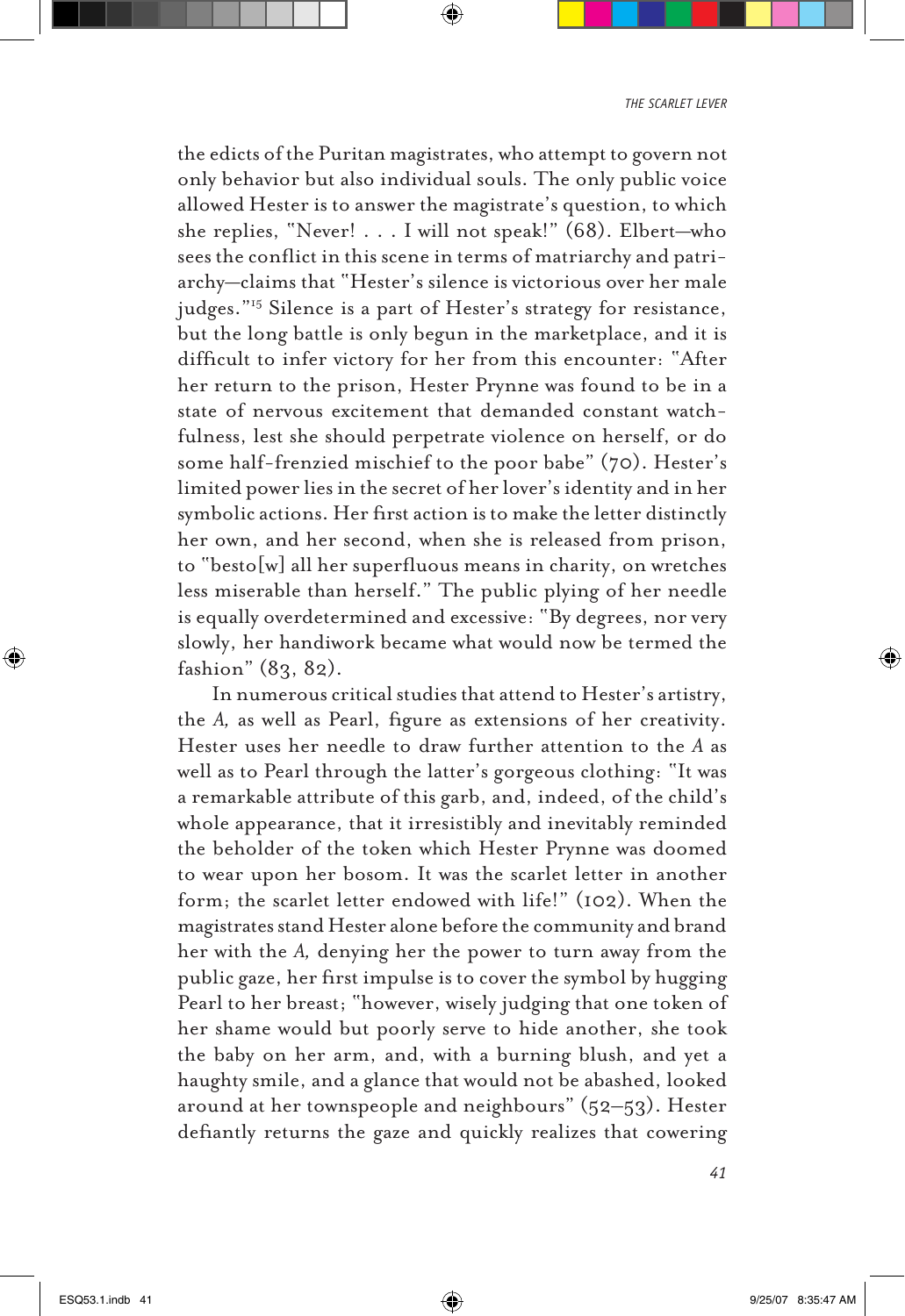or hiding the emblem would tacitly grant the full signification the community attempts to attach to her letter (and her Pearl). Rather, she chooses to do everything in her power to display these "tokens" as prominently as possible, and throughout the novel characters attempt to read their significance.

Thanks in part to Pearl's visibility, she remains largely outside of the community, and as a signifier she becomes increasingly ungrounded, and thus open to interpretation and appropriation. Until Hester steps forward to claim her, Governor Wilson initially has no clue what to make of Pearl when he finds her in his mansion. Chillingworth, who knows more about Pearl than most, is also confused by her: "There is no law, nor reverence for authority, no regard for human ordinances or opinions, right or wrong, mixed up with that child's composition. . . . What, in Heaven's name, is she?" (134). Often even Hester isn't sure: "Child, what art thou?" (97). Pearl is the *A* rampant: cut loose from any "center" or transcendent signifier, she represents the sort of "play" that threatens to undermine the authority of those who would fix meaning. While Hester deliberately works to create a parallel between Pearl and the *A,* it proves to be a dangerous maneuver, for it excites the magistrates' interest in the child's "present depravity, and future destiny." As a result Hester nearly loses her Pearl, and only a thinly veiled threat to Dimmesdale saves her: "Speak thou for me! . . . thou knowest what is in my heart. . . . Look thou to it! I will not lose the child! Look to it!" (112, 113). Dimmesdale promptly looks to it, and Wilson puts Pearl's soul into his care.

Although Elbert claims that "Hester's maternity is ultimately her weapon against patriarchy," Hester actually miscalculates here and nearly loses her daughter.<sup>16</sup> She is too sure of her own power, "so conscious of her own right, that it seem[s] scarcely an unequal match between the public, on the one side, and a lonely woman, backed by the sympathies of nature, on the other" (101). The "public," however, still has the power to determine what is "right," and her voice falls on deaf ears. Through her leverage on Dimmesdale she is able to keep Pearl, but Hester's relative powerlessness before the magistrates is once again forcibly impressed on her. They will not hear of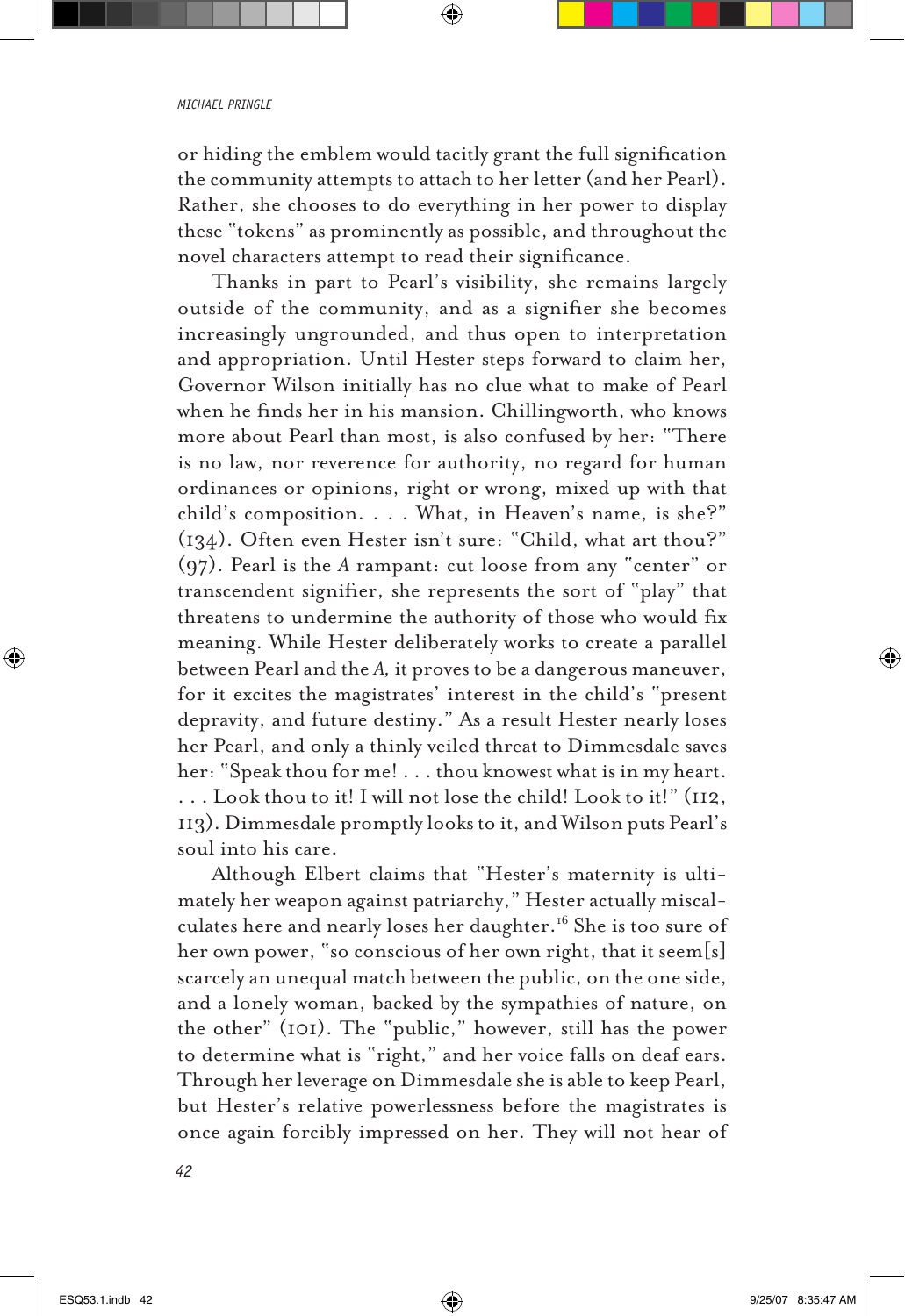any "right" but what they decree, and to resist them she must return to her silent strategy of ungrounding the letter. Even Pearl cannot draw glosses on the letter from her, for Hester does not have the power of voice to change its signification, and she would not have Pearl know of its "meaning." When Pearl creates an imitation *A* of grasses and places it on her chest, she wonders "if mother will ask [her] what it means!" Pearl, herself an unreadable rune of both innocence and sin, comes before her mother "dancing, laughing, and pointing her finger to the ornament upon her bosom." "'My little Pearl,'" Hester says, "after a moment's silence, 'the green letter, and on thy childish bosom, has no purport. But dost thou know, my child, what this letter means which thy mother is doomed to wear?'" (178). Hester is unable here to determine how much the child actually understands about why she must wear the letter, but Pearl does accurately link it to a concealed cause: "It is for the same reason that the minister keeps his hand over his heart!" (179). Pearl's response is typically both naïve and perceptive, but it reinforces the novel's exploration of links between social action and meaning. Hester opposes the magistrates through limited action combined with passive resistance, and she uses both the letter and Pearl to create alternate possibilities for signification.

Hester creates friction, keeping her fantastical *A* in the public gaze, year after year, constantly forcing it back upon the community, forcing interpretation and reinterpretation. She acts, in the limited space allowed her, slowly building a public identity as an agent of mercy and kindness: "Such helpfulness was found in her,—so much power to do, and power to sympathize,—that many people refused to interpret the scarlet A by its original signification. They said that it meant Able; so strong was Hester Prynne with a woman's strength" (161). The town begins to call her "our Hester," but she is not *their* Hester; she is working to become her own Hester—and becomes less theirs with every reinterpretation of the *A.* In spite of these reinterpretations, the *A* never completely loses its original stigma, for those who praise her also remember the scene in the marketplace: "Then, it is true, the propensity of human nature to tell the very worst of itself, when embodied in the person of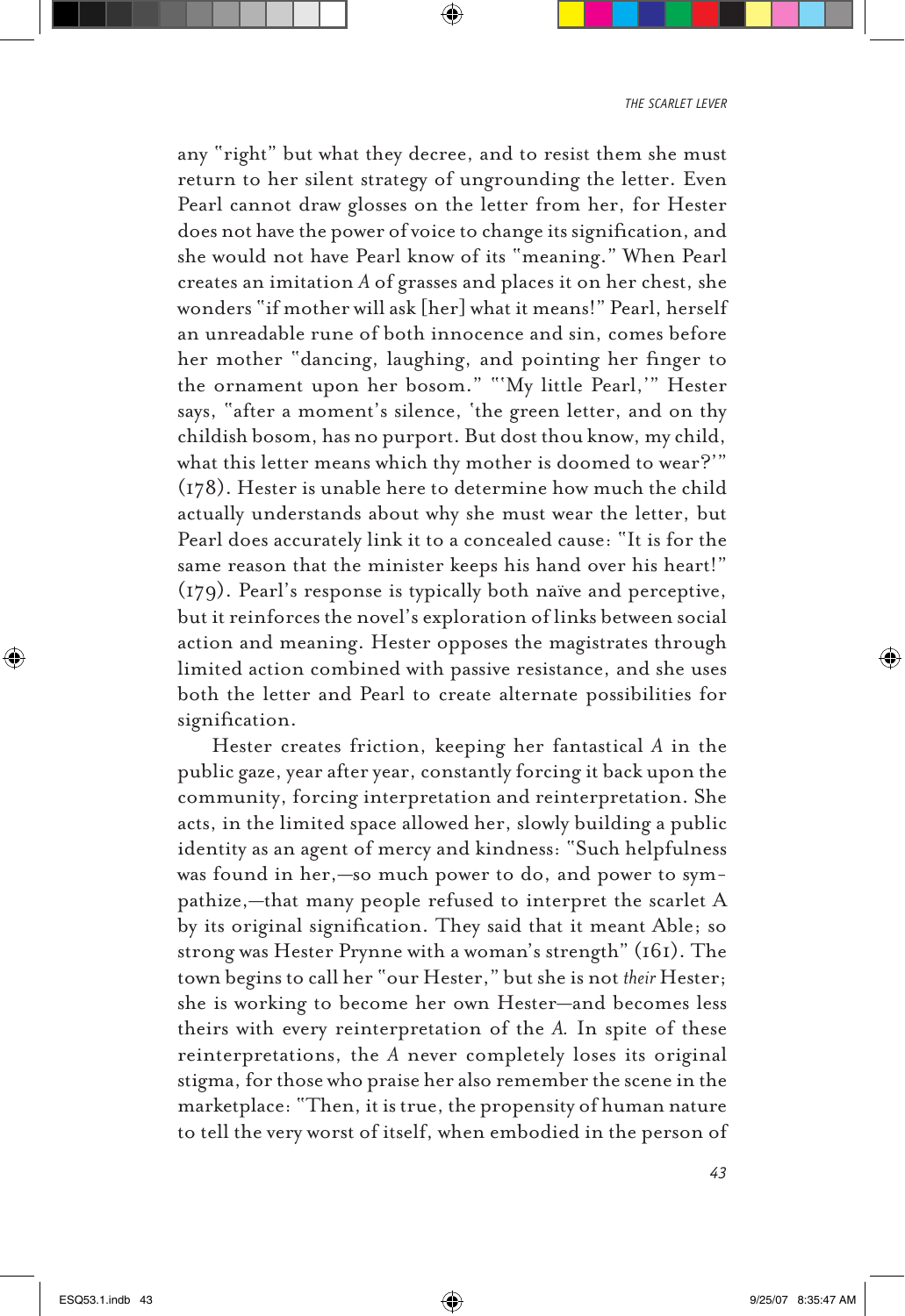another, would constrain them to whisper the black scandal of bygone years" (162–63). Nonetheless, Hester succeeds in opening up some play, and the signifier begins to invoke different signifieds: Adulteress, Able, Affection, Apostle, Angel, and so on. This ungrounding of the signifier represents a threat to the Puritan community—which has invoked a transcendent, divine center to fix the letter's tendency toward play—but it also represents a threat to Hester.

If we accept the premise that signification depends on limiting play—on protecting a "center" linked to power structures within a given society—then Hester's project threatens to cut her loose from the very powers that hold society together. When, after seven years, Chillingworth mentions that the magistrates are considering removing the letter, Hester again denies the community's power to apply or reclaim the *A.* "It lies not in the pleasure of the magistrates to take off this badge. . . . Were I worthy to be quit of it, it would fall away of its own nature, or be transformed into something that should speak a different purport" (169). Her distance from the community is metaphorically represented in chapter 16, "A Forest Walk." Like Young Goodman Brown's before her, Hester's journey into the woods offers an ambiguous mix of freedom and danger. The narrator is alert to the gender issues raised: "The scarlet letter was her passport into regions where other women dared not tread. Shame, Despair, Solitude! These had been her teachers,—stern and wild ones,—and they had made her strong, but taught her much amiss" (199–200). In *The Politics* Aristotle claims: "The man who is isolated . . . is no part of the polis, and must therefore be either a beast or a god."17 The portrait of isolation that Hawthorne paints in *The Scarlet Letter* is congruent with Aristotle's dictum, for as Hester wanders further (in thought and belief) from her community, she becomes more "wild." Ultimately, all that binds her to it is the letter and Dimmesdale, and when Dimmesdale agrees to escape with her, she decides to sever the final tie and throws the *A* into the brook. The decision to leave, take Arthur with her, and cast off the symbol shows Hester's remaining strength and her heroic qualities; beside her, Arthur seems like a tremulous wisp of a human being. However, for all her strength, Hester is neither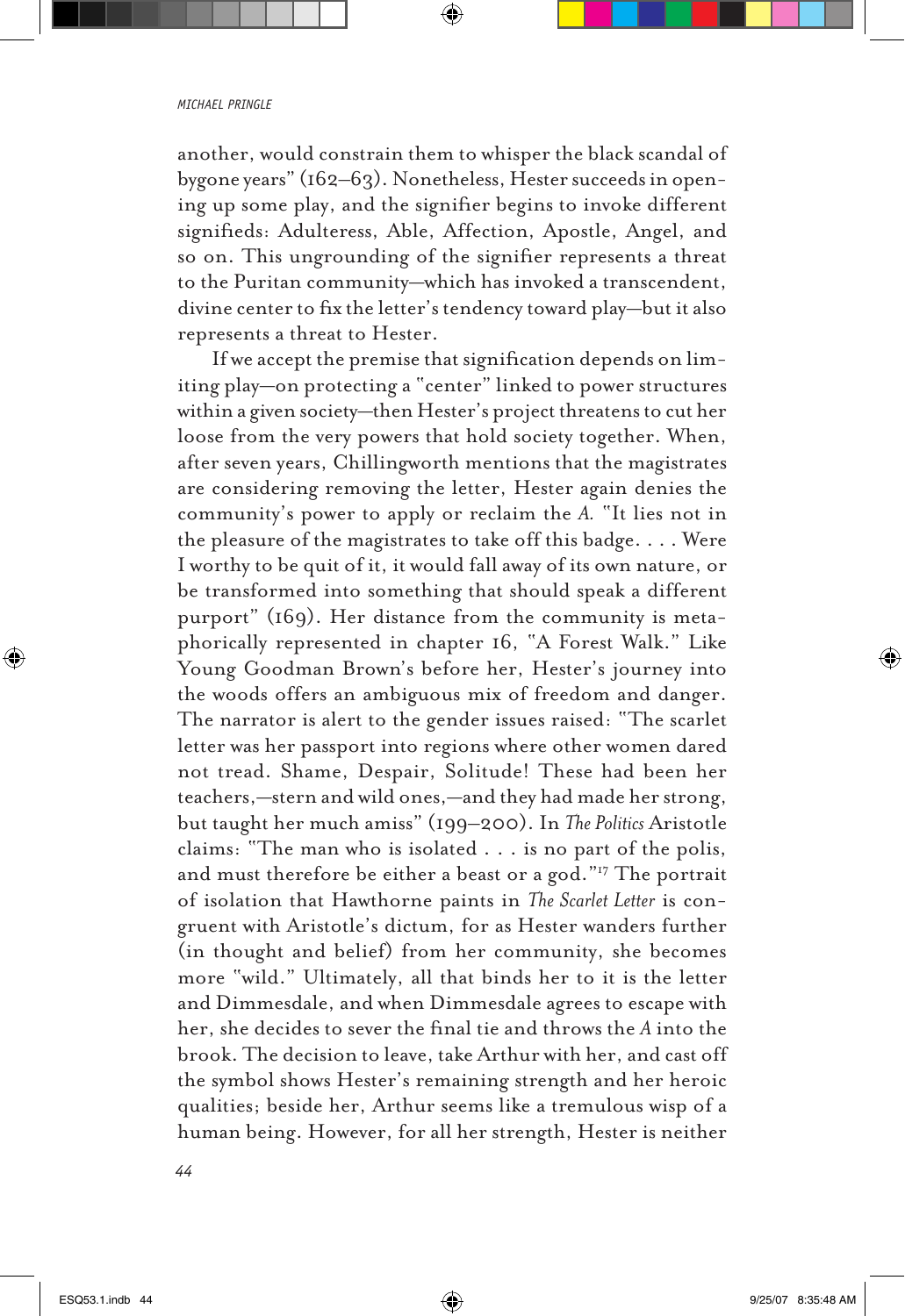a beast nor a god, and she cannot safely sever the ties to community. Years of resistance have worn her down, and her life at the periphery of society has plunged her into a "dark labyrinth of mind," with "wild and ghastly scenery all around her, and a home and comfort nowhere" (166). In this novel there is no solid place to stand outside of society to criticize it, no condition of "sainted individualism," and when Hester casts off the last vestige of her community (even one she is deliberately undercutting), she is adrift. For Hawthorne, stepping outside of society is akin to decentering the self.

#### zzz

If we view Hester's resistance as civil disobedience, using the office of the *A* as a lever to exert "a counter friction to stop the machine," then we find in *The Scarlet Letter* an implicit criticism of Thoreau's positioning of the individual in relation to the slave-holding society of the era. Thoreau posits the state as a collection of autonomous individuals who must decide for themselves what is just and unjust, and he assumes a solid margin where a citizen dissenting from the dominant slaverytolerating society may operate as a "free agent." While the model of dissent in *The Scarlet Letter* critiques such a concept of radical individualism, it does not necessarily critique radicalism or individualism per se. The view that people cannot separate themselves from their culture does not inevitably lead to the conclusion that they cannot resist societal pressures. It is also important to note that despite Hester's humbled and seemingly powerless position, it is not the most humble or powerless position imaginable to Hawthorne's or Thoreau's readers. The specter of slavery haunts *The Scarlet Letter*, most obviously in the figure of Hester on the scaffold in the marketplace, and in what Jean Fagan Yellin terms the novel's "obsessive concern with blacks and blackness."18

Teresa Goddu situates Hawthorne in a market economy permeated by the slave trade and links his customhouse duties to a commerce dependent on slavery: "Realigning Hawthorne's career through his edited works and situating him within a circum-Atlantic maritime/mercantile culture makes intelligible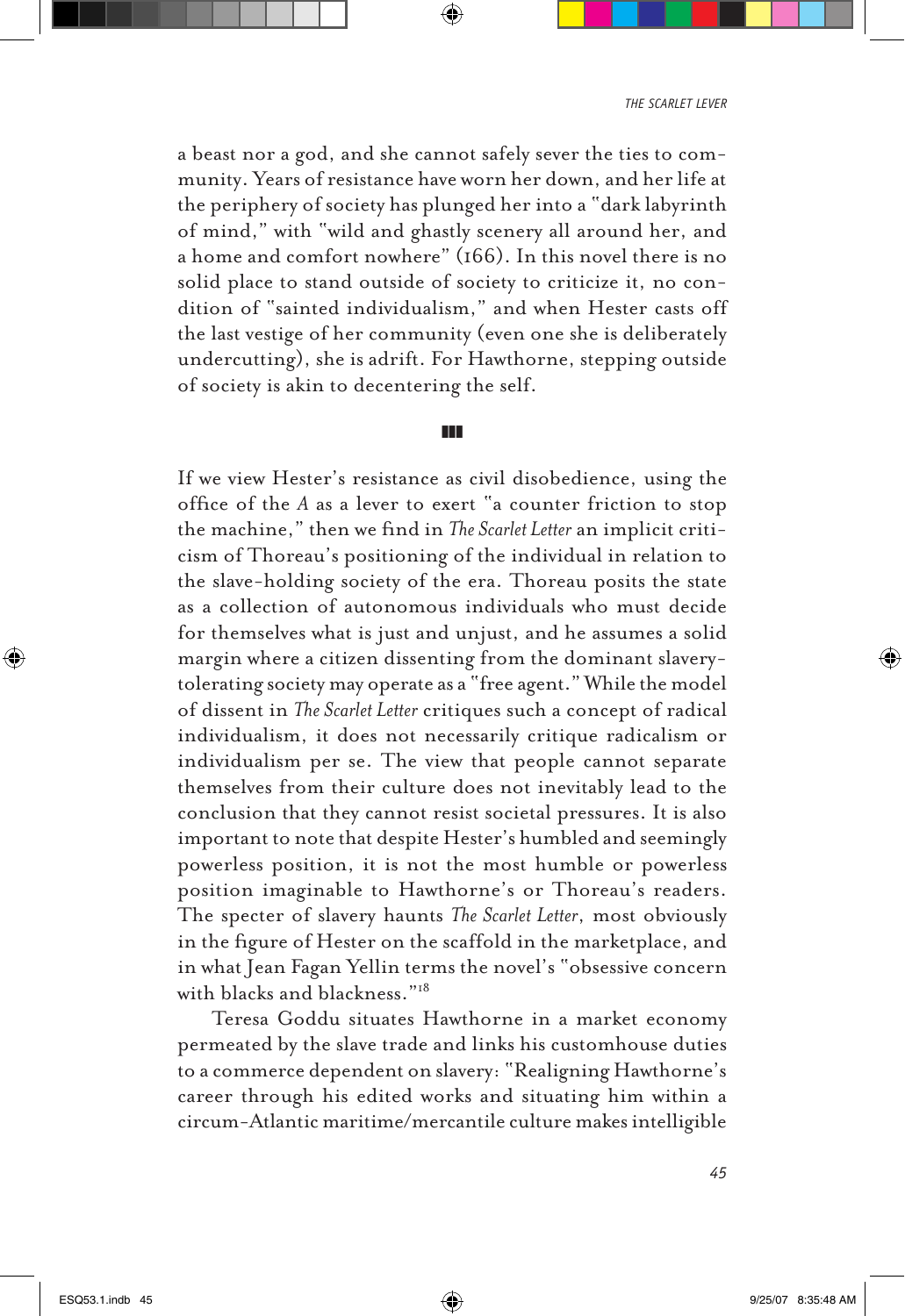how the slave trade structures Hawthorne's authorship, as well as his art." Goddu convincingly argues the pervasiveness of slavery in the New England market economy; however, her claim that "Pearl is not only figured as a commodity but also associated with the Caribbean" and that she "signifies slave as property" is less compelling.<sup>19</sup> The slave occupies the most helpless and alienated place in society, and even as Hester and Pearl bring slavery to mind we must recognize the racial advantages that privilege them above African slaves in North America. Leland S. Person clearly maps the distinction:

> Refusing to name her child's father, resisting the efforts of the good masters to take her child away, planning an escape to freedom—Hester resembles the slave mothers like Harriet Jacobs even as her actions signify and thereby underline the politics of racial difference. Situating Hester in a complex and objective position in which slave motherhood and anti-slavery feminism come together, [Hawthorne] represents the presumption—the identification of black and white women's experiences and politics—that cuts as sharply today as it would have in the nineteenth century. Hester's abject dependence upon patriarchal sufferance for her mothering rights links her to her slave sisters, but her ability to mother at all marks her feminist difference from slave mothers like Harriet Jacobs.<sup>20</sup>

The echoes of the slavery debates of the mid–nineteenth century that occur in *The Scarlet Letter* do indirectly correlate with the characters of Hester and Pearl, but Hawthorne does not take on the issue of abolition directly in the novel. Despite Hester's "blackness," she retains racial privileges that allow her to resist in ways that slave women could not.<sup>21</sup>

Hawthorne's protagonist is invested in her community, and vice versa, in ways never open to antebellum slaves but often afforded to white reformers and radicals. Hester, with all of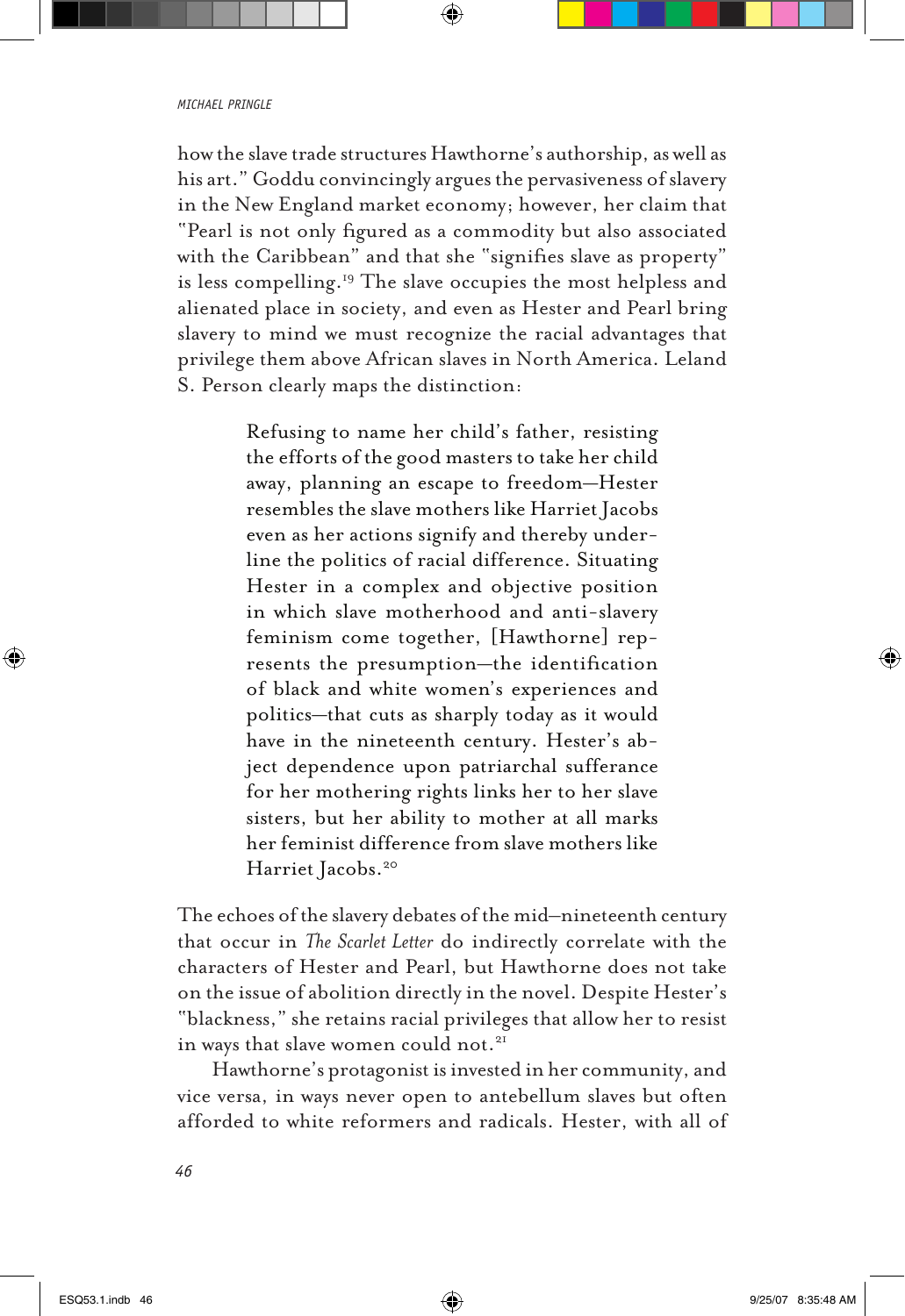her heroic qualities, risks becoming lost when cut off from her community—even to the point of considering infanticide and suicide—but Arthur Dimmesdale also contemplates shocking forms of antisocial behavior. Arthur is a community-minded creature: "his native gifts, his culture, and his entire development would secure him a home only in the midst of civilization and refinement" (215). Once he accepts Hester's plan to abandon the community, he is completely ungrounded; he becomes the "Black Man" who haunts the forest, the devilish deconstructionist who wants to wreak mischief. Hester makes this connection when Pearl asks if she has ever met the Black Man: "Once in my life I met the Black Man! . . . This scarlet letter is his mark!" (185). Disrespect, lechery, blasphemy, and absurdity all boil over in the minister as he walks from the woods, and in several impetuous moments he longs to undo what he has spent a lifetime helping to build. Hester becomes self-destructive, but Arthur becomes a menace to the Puritan strategy of repressive order, wishing to uncover all that has been suppressed and disciplined: "Scorn, bitterness, unprovoked malignity, gratuitous desire of ill, ridicule of whatever was good and holy, all awoke, to tempt, even while they frightened him" (222). Hawthorne vividly portrays the danger of cutting loose the bonds of society in the decentered Arthur Dimmesdale, but he also shows that Hester fares better. In Hester's strong and intuitive individualism, her ability to walk the margins of society, and her desire to change the status quo, we can see strong parallels to Thoreau. Conversely, in Dimmesdale's reaffirmation of the center, and his implicit defense of the status quo, we can find echoes of Hawthorne's conservatism: the support of Franklin Pierce, the defense of inaction, and the failure to support abolition.22 It is, then, not too large a leap to suggest that the unusual and troublesome union between Hester and Arthur may have some of its genesis in the unlikely friendship between Thoreau and Hawthorne.

Arthur cannot live, even briefly, outside of his society. He has neither Hester's long-suffering practice nor her strength, and he spins out of control in the first hour after he cuts himself free. Dimmesdale must recenter himself, and he does so at his peak, in his final election sermon, at Hester's expense.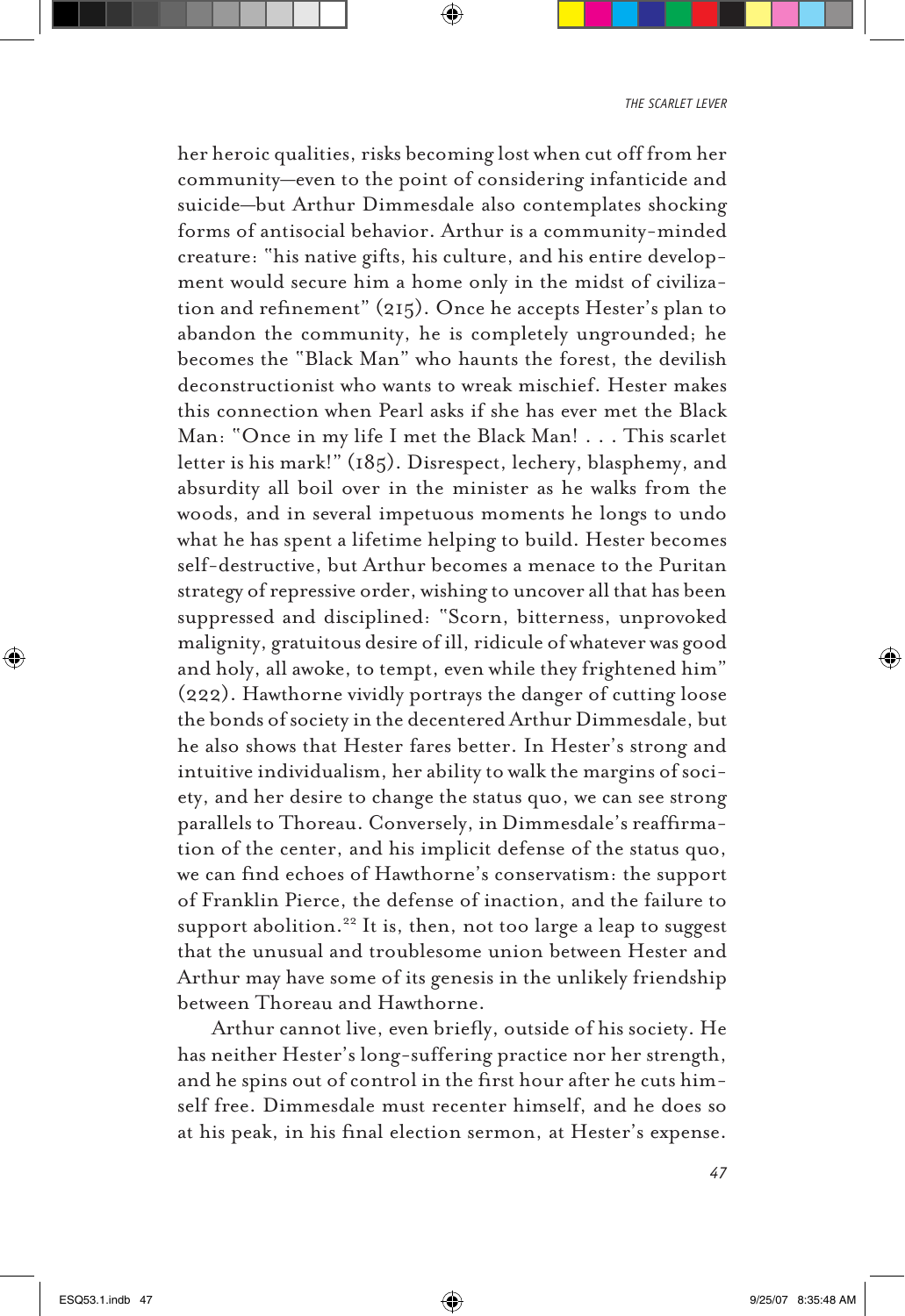"He stood, at this moment, on the very proudest eminence of superiority, to which the gifts of intellect, rich lore, prevailing eloquence, and a reputation of whitest sanctity, could exalt a clergyman in New England's earliest days, when the professional character was of itself a lofty pedestal" (249–50). In a stunning final act of betrayal, Arthur attempts to take from Hester the symbol she has worked seven long years to make her own, and over which she has repeatedly denied the magistrates power. "People of New England! . . . [B]ehold me here, the one sinner of the world!" (254): Arthur belatedly imposes the letter on himself in the very spot where Hester withstood her trial and attempts to reinvest it, using all of his power and prestige, with the magistrates' original meaning. In this act, while Hester physically supports him, he undermines her long battle with the symbol by opting to "save" himself: "'Is not this better,' murmured he, 'than what we dreamed of in the forest?'" Arthur, determined to die pure, goes out preaching to the woman he never claimed as his wife. However, Hester is unwilling to accept his moral dictum, the one she has fought throughout the novel; she is still metaphorically in the woods, harboring the destructive thoughts brought on by the rupture with her community: "'I know not! I know not!' she hurriedly replied. 'Better? Yea; so we may both die, and little Pearl die with us!'" (254). In belatedly claiming his shame, Arthur reinvokes the stigma on Hester with nearly its original fixity and then leaves her to bear it alone. Worn down, humiliated, betrayed, and deserted, Hester finally breaks.

Unable to live any longer with the Puritans, or apart from community, Hester ends her resistance and flees to Europe with Pearl. Dimmesdale's final act, where he literally bares his breast to display "the ghastly miracle" of his hysterical *A,* confuses his parishioners as much as it reinscribes the symbol (255). Debate ensues as to whether the *A* actually appeared, what it means, and how he acquired it. Inadvertently, Arthur's action further puts the signification of the symbol into play, and even the narrator cavils: "The reader may choose among these theories" (259). Arthur attempts to reenact the original scaffold scene and expunge his moral cowardice by taking the letter on himself; however, his confession casts serious doubt on the magistrates'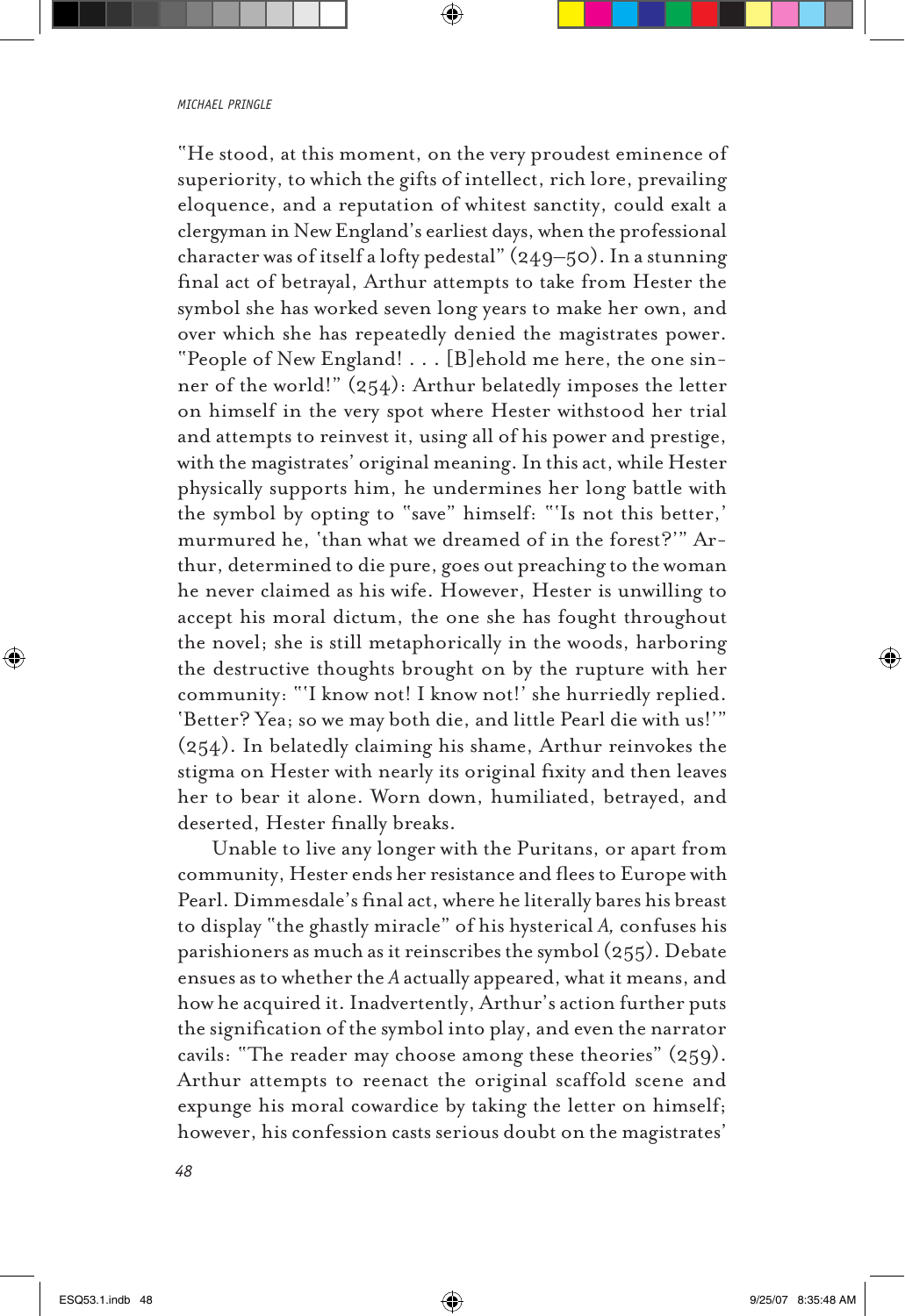access to an inviolable font of moral authority, which allowed them to fix the signifier with only one meaning. At his zenith as a minister, Arthur Dimmesdale confesses before the whole community that he was never any better than Hester. By seizing and elaborating the *A* with which she was branded, Hester had wrested alternative possible meanings of the talisman from the "fixed" original, and Arthur's confession (though far from his intent) further decenters the signifier. Hester had melded with the letter: "giving up her individuality, she [became] the general symbol at which the preacher and moralist might point, and in which they might vivify and embody their images of women's frailty and sinful passion" (79). After Arthur's confession "their images" lose a great deal of authority.

With Arthur dead and Hester (along with her scarlet letter) gone, the signifier becomes a mystical symbol in the imaginations of the interpretative community: "The story of the scarlet letter grew into a legend. Its spell, however, was still potent, and kept the scaffold awful where the poor minister had died, and likewise the cottage by the sea-shore, where Hester Prynne had dwelt" (261). The revivified, embodied signifier disappears, but the conflict over signification gains a life of its own, ambiguously divided between the symbols of the scaffold and Hester's empty hut. The potent spell of Hester's story not only holds sway over the Puritan community but pins her firmly in New England despite her years of absence after Arthur's death. Hawthorne likens the social bond, reified in the scarlet letter, to an iron chain that "never could be broken" (80). Hester never allowed those bonds to form on Pearl, and what initially appears to be an escape from the repressive community of Puritans is merely a trip to transplant the "little elf" (92) into a more hospitable environment. We are not to imagine that Pearl remains free of societal bonds, only that they form elsewhere, without her mother's stigma. Pearl makes a clean break and lives, presumably happily, married and wealthy, somewhere in Europe. Hester comes back: "There was a more real life for Hester Prynne, here, in New England, than in that unknown region where Pearl had found a home. . . . She had returned, therefore, and resumed,—of her own free will, for not the sternest magistrate of that iron period would have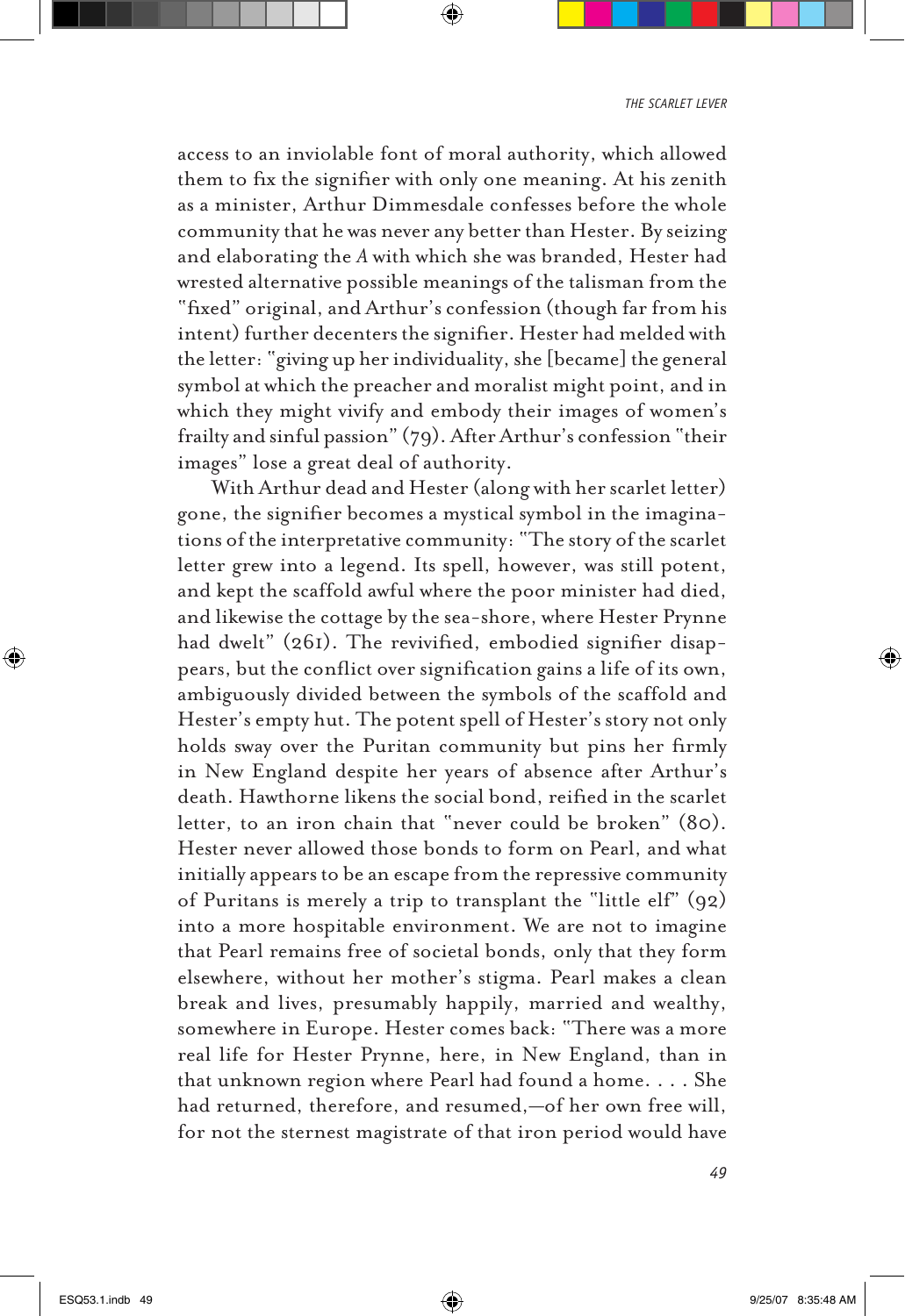imposed it,—resumed the symbol of which we have related so dark a tale" (262).

*Why* Hester takes up the symbol again is important to understanding *The Scarlet Letter.* Although Bercovitch once saw the novel as a "subtle and devastating critique of Hester's radicalism," in his fuller treatment of *The Scarlet Letter* he modifies that view to one that credits both socialization and resistance: "the scarlet letter is an adversarial representation of cultural process, whose radical office lies in its capacity to be nourished by the structures it resists." Bercovitch acknowledges Hester's individualism and defiance, yet still sees the resumption of the letter as "her final acquiescence." 23 Bercovitch's argument has largely defined the critical debate surrounding *The Scarlet Letter* in the last decade, and one of the most thoughtful responses is Robert Milder's nuanced account of Hawthorne's uneasy acceptance of "the requirements of social and moral order that make suppression, repression, and human deformity a condition of society as it has always existed."24 While any discussion of Hester's return necessarily enters into the extended discussion of the *A* and its disciplining office, the primary purpose here is to tease out the model of Hester's civil disobedience in conjunction with Thoreau's ideas.25 When we view Hester's actions through the lens of civil disobedience, it is not her return, but rather her departure that signals capitulation to societal forces.

Hawthorne opens the novel with the epitome of powerlessness: a disenfranchised, unwed, defiant mother standing before the authority of the Puritan magistrates and her community, branded with the cruel and unusual symbol of the *A.* Considering that at least half of the culpability for the "crime" lies in the very bosom of the magistrates, this is clearly an example of Thoreau's notion of an "injustice [which] has a spring, or a pulley, or a rope, or a crank exclusively for itself." Thoreau warns that the remedy (resistance) may be worse than such an evil, and sets the additional criteria that "it requires you to be the agent of injustice to another" before advocating civil disobedience ("RCG," 73). The parallels between Thoreau's model and Hester Prynne's resistance are more than coincidence—Hester refuses to speak the father's name and takes the penalty, literally, onto herself, meeting all of Thoreau's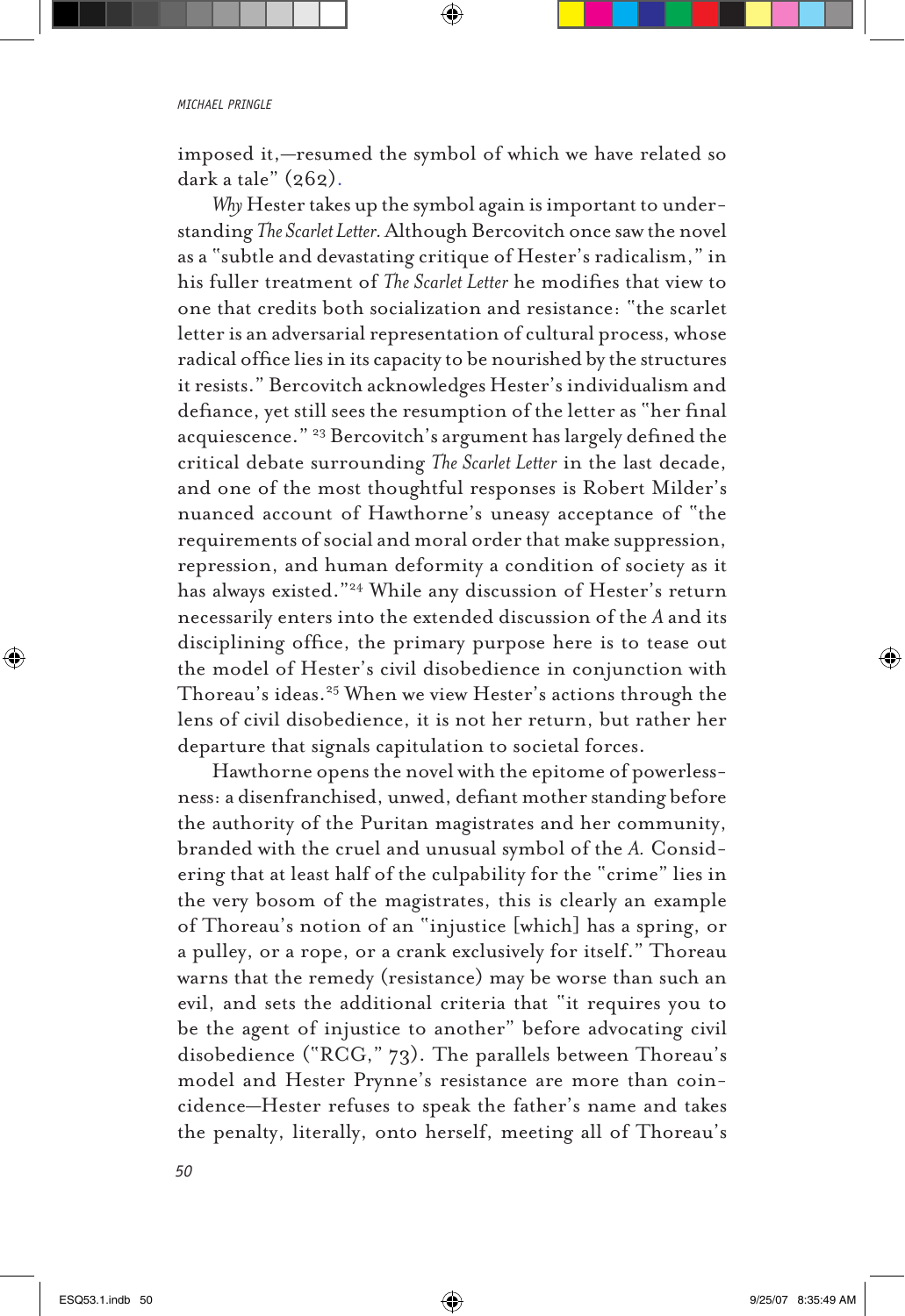criteria for becoming a "counter friction to stop the machine" ("RCG," 74). After Arthur's attempt to recenter and reclaim the *A,* Hester surrenders her long struggle for a time, but her return is not an acquiescence; rather, it is a resumption of her resistance.

Hester is tied to her community, but so too is it bound to her. The narrator tells us that not the "sternest magistrate of that iron period" would re-impose the symbol on Hester when she returns, but her resumption of the *A* shows that it no longer belongs to the magistrates. Hester's return opens old wounds, forces back on the interpretative community a symbol it would rather forget, and reinitiates the long struggle over signification. It is too triumphant a reading of Hester's return to suggest that she has succeeded in making the *A* completely indeterminate (as Flores suggests), or that she has managed to affix her own signified (as Elbert claims). The special properties of the signifier aid Hester in her resistance, and she succeeds in opening some play within the structure—a Herculean task considering the forces set against her. She cannot deconstruct the Puritan patriarchy, nor gain access to any transcendental signifier on her own; however, she does unground the *A* enough that it "cease[s] to be a stigma which attract[s] the world's scorn and bitterness," a relatively small but important victory for friction against the Puritan order (263).

*The Scarlet Letter* is a fictional arena where Hawthorne pits an apparently powerless individual against a repressive social order and shows the high cost of resisting civil government. Those who see Hester as the "winner" of this elemental struggle, a model of individualism triumphant, miss the important fact that Hester never escapes the pressures of her community and that she incurs grave risks in living too close to the outer boundaries of her society. Conversely, the view of Hester as a soul crushed into conformity by socialization—a proto-Winston Smith who finally loves Big Brother—ignores the pressures that she applies back onto her community as well as the space for dissent she opens within the Puritan order. While Hawthorne does not agree with Thoreau that the "individual [is] a higher and independent power, from which all [the state's] own power and authority are derived," *The Scarlet Letter* is dynamic evidence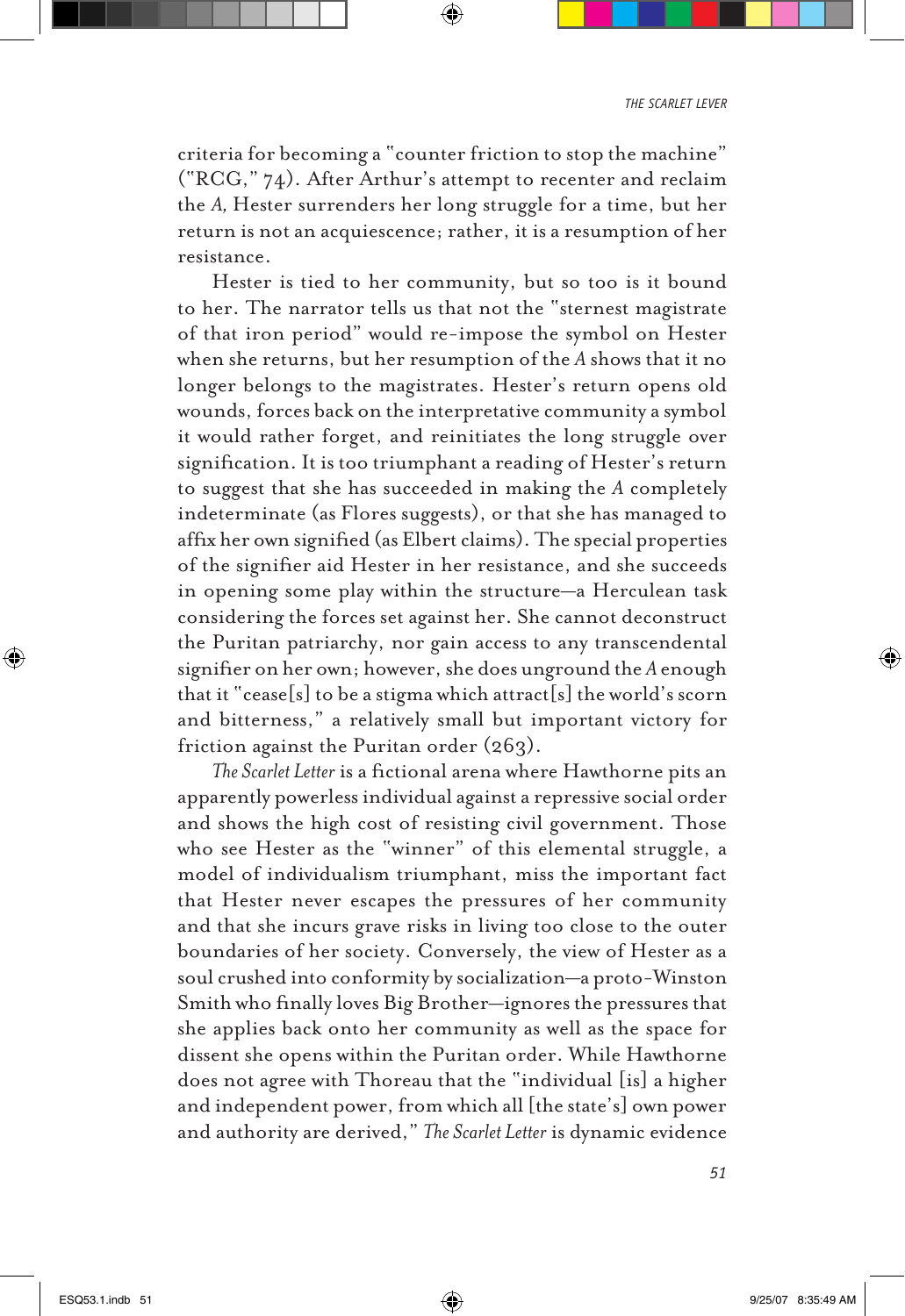that he believes in the power of individual action to change the social order ("RCG," 89). Hester Prynne never stands above or beyond her community, and when she escapes to give Pearl a fresh start in Europe, she leaves behind an "awful," empty space where she had worn a niche for herself. The scarlet letter is not only Hester's life sentence; it is her life's work. When she returns to take it up again, it is not with enthusiasm but with a grim, weary determination, and the community immediately feels the heat. She who had once been "the general symbol at which the preacher and moralist might point" becomes a kind of authority herself. The aggrieved, the sorrowful, the confused and the discontented all "c[o]me to Hester's cottage, demanding why they [are] so wretched, and what the remedy!" (263). Hester has no better answer than that she believes things will eventually change, but her own transformation encourages them to hope and to question their social conditions in a manner markedly different from the "monolithic" crowd at the novel's beginning.

Hawthorne's model of resistance to civil government differs from Thoreau's insofar as the individual must work from within a community rather than from a proposed neutral margin, but he ultimately agrees that an individual can create friction to wear against the machine, and that such friction can eventually smooth out some injustices. Hester is not a heroic figure with a lever searching for some imagined archimedean site from which to move her world; rather, the conflict between the magistrates and Hester can be visualized as a Venn diagram, where Hester's "counter friction" creates a gap—a "magic circle of ignominy"—from within the magistrates' sphere of influence (246). The cost of resistance is high because the friction wears both ways, but Hester succeeds in exploiting the instability of the symbol and altering the status of the *A* through stamina and courage. The combined weight of the magistrates' power, the condemning communal gaze, and the societal chains that bind Hester to New England all mount up to a more formidable civil opponent than Thoreau posits in "Resistance"; however, and perhaps surprisingly, *The Scarlet Letter* supports Thoreau's position that effective individual resistance is possible against, and healthy for, the civic body. The dark, gloomy aspect of the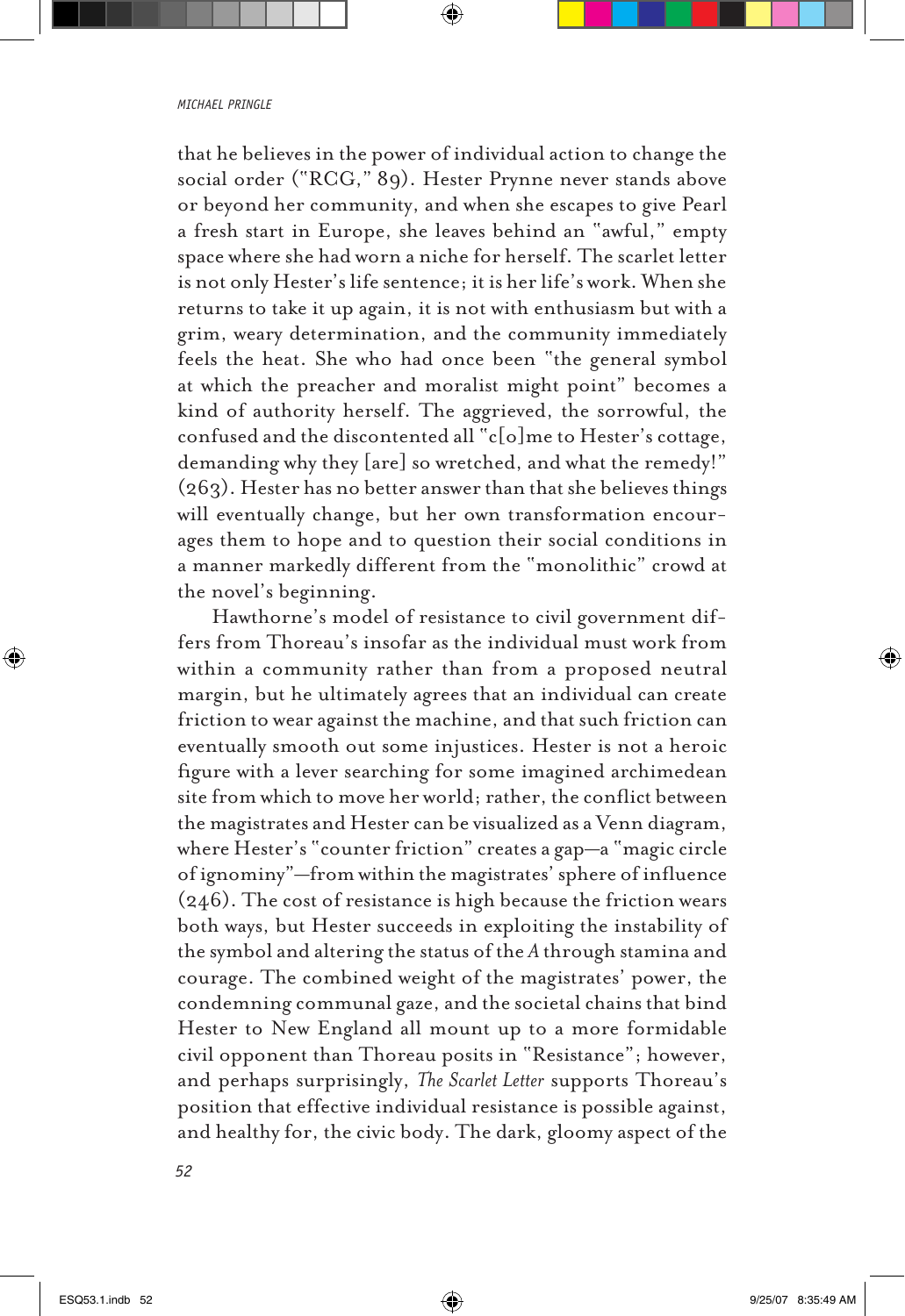novel shows that Hawthorne believes that such resistance will be long and difficult—in stark contrast to Thoreau's caustic efforts to wake (and shame) his neighbors into action—and that the results may be somewhat ambiguous. Hester, after all, ends up next to Arthur beneath a "simple slab of slate" with the *A* rendered in "the semblance of an engraved escutcheon." The armorial *A,* both as blazon and shield, signifies for both combatants in the fray, and the struggle for control over the signifier literally follows Hester to her grave, leaving the reader to "perplex himself with the purport" (264). Dimly, an "everglowing point of light gloomier than the shadow" retains the lambency of friction and counter friction, and continues to produce some critical heat.

# *Gonzaga University*

# *notes*

- 1. Nathaniel Hawthorne, *The Scarlet Letter,* ed. William Charvat et al., vol. 1 of *The Centenary Edition of the Works of Nathaniel Hawthorne* (Ohio State Univ. Press, 1962), 53–54. All further references are to this edition of *The Scarlet Letter* and are cited parenthetically by page number.
- 2. Ralph Flores, "Underground Allegory: The Deadly Living Letter in Hawthorne's *The Scarlet Letter*," *Criticism* 29 (1987): 338.
- 3. Henry D. Thoreau, "Resistance to Civil Government," in *Reform Papers*, ed. Wendell Glick, in *The Writings of Henry David Thoreau* (Princeton: Princeton Univ. Press, 1988), 73–74. All further references are to this edition and are cited parenthetically as "RCG."
- 4. Jacques Derrida, "Structure, Sign and Play in the Discourse of the Human Sciences," in *Writing and Difference*, trans. Alan Bass (Chicago: Chicago Univ. Press, 1978), 278.
- 5. Jacques Derrida, *Of Grammatology,* trans. Gayatri Chakravorty Spivak (Baltimore: Johns Hopkins Univ. Press, 1997).
- 6. Michael Gilmore, *American Romanticism and the Marketplace* (Chicago: Chicago Univ. Press, 1985), 85.
- 7. G. Thomas Courser, "'The Old Manse,' *Walden*, and the Hawthorne-Thoreau Relationship," *ESQ*: *A Journal of the American Renaissance* 21 (1975): 11–20; Buford Jones, "'The Hall of Fantasy' and the Early Hawthorne-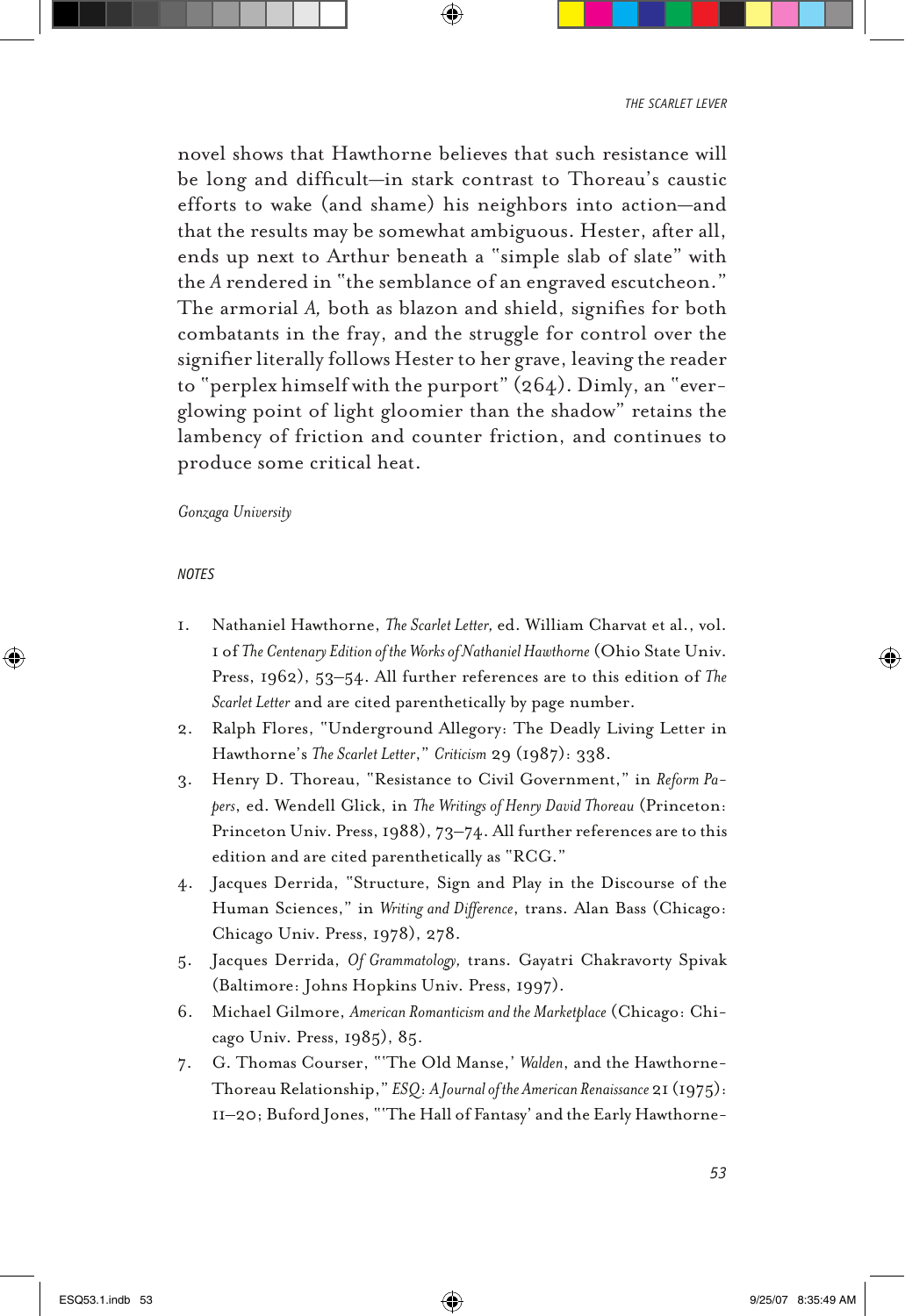Thoreau Relationship," *PMLA* 83 (1968): 1429–38, esp. 1434.

- 8. James R. Mellow, *Nathaniel Hawthorne in His Times* (Baltimore: Johns Hopkins Univ. Press, 1998), 289.
- 9. Allan Lloyd Smith, "The Elaborated Sign of the Scarlet Letter," *ATQ* 1 (1987): 69–82.
- 10. Monika M. Elbert, "Hester's Maternity: Stigma or Weapon?," *ESQ*: *A Journal of the American Renaissance* 36 (1990): 198.
- 11. Sacvan Bercovitch, *The Office of "The Scarlet Letter"* (Baltimore: Johns Hopkins Univ. Press, 1991), xii.
- 12. Sacvan Bercovitch, "Hawthorne's A-Morality of Compromise," *Representations* 24 (1988): 1.
- 13. Michel Foucault, *Power/Knowledge: Selected Interviews and Other Writings, 1972–1977,* trans. Colin Gordon, et al. (New York: Pantheon, 1980), 158.
- 14. For further discussion of Hester's needlework as an act of resistance, see Gilmore, *American Romanticism,* 85; Rita K. Gollin, "'Again a Literary Man': Vocation and the Scarlet Letter," in *Critical Essays on Hawthorne's "The Scarlet Letter*" (Boston: G. K. Hall, 1988); Leland S. Person Jr., *Aesthetic Headaches: Women and a Masculine Poetics in Poe, Melville, & Hawthorne* (Athens: Univ. of Georgia Press, 1988); and Jon B. Reed, "'A Letter,—The Letter A': A Portrait of the Artist as Hester Prynne," *ESQ*: *A Journal of the American Renaissance* 36 (1990): 79–108.
- 15. Elbert, "Hester's Maternity," 179.
- 16. Elbert, "Hester's Maternity," 198.
- 17. Aristotle, *The Politics*. trans. Benjamin Jowett (New York: Modern Library, 1943), 6.
- 18. Jean Fagan Yellin, *Women & Sisters: The Antislavery Feminists in American Culture* (New Haven: Yale Univ. Press, 1989), 138.
- 19. Teresa A. Goddu, "Letters Turned to Gold: Hawthorne, Authorship, and Slavery," *Studies in American Fiction* 29 (Spring 2001): 49–76, 65.
- 20. Leland S. Person, "The Dark Labyrinth of the Mind: Hawthorne, Hester, and the Ironies of Racial Mothering," *Studies in American Fiction* 29 (Spring 2001): 49–76.
- 21. In addition to the studies cited above, see the following for a more complete discussion of slavery in *The Scarlet Letter:* Deborah L. Madsen, "'"A" for Abolition': Hawthorne's Bond-Servant and the Shadow of Slavery," *Journal of American Studies* 25 (1991): 255–59; Jean Fagan Yellin, "Hawthorne and the American National Sin," in *The Green American Tradition: Essays and Poems for Sherman Paul*, ed. H. Daniel Peck (Baton Rouge: